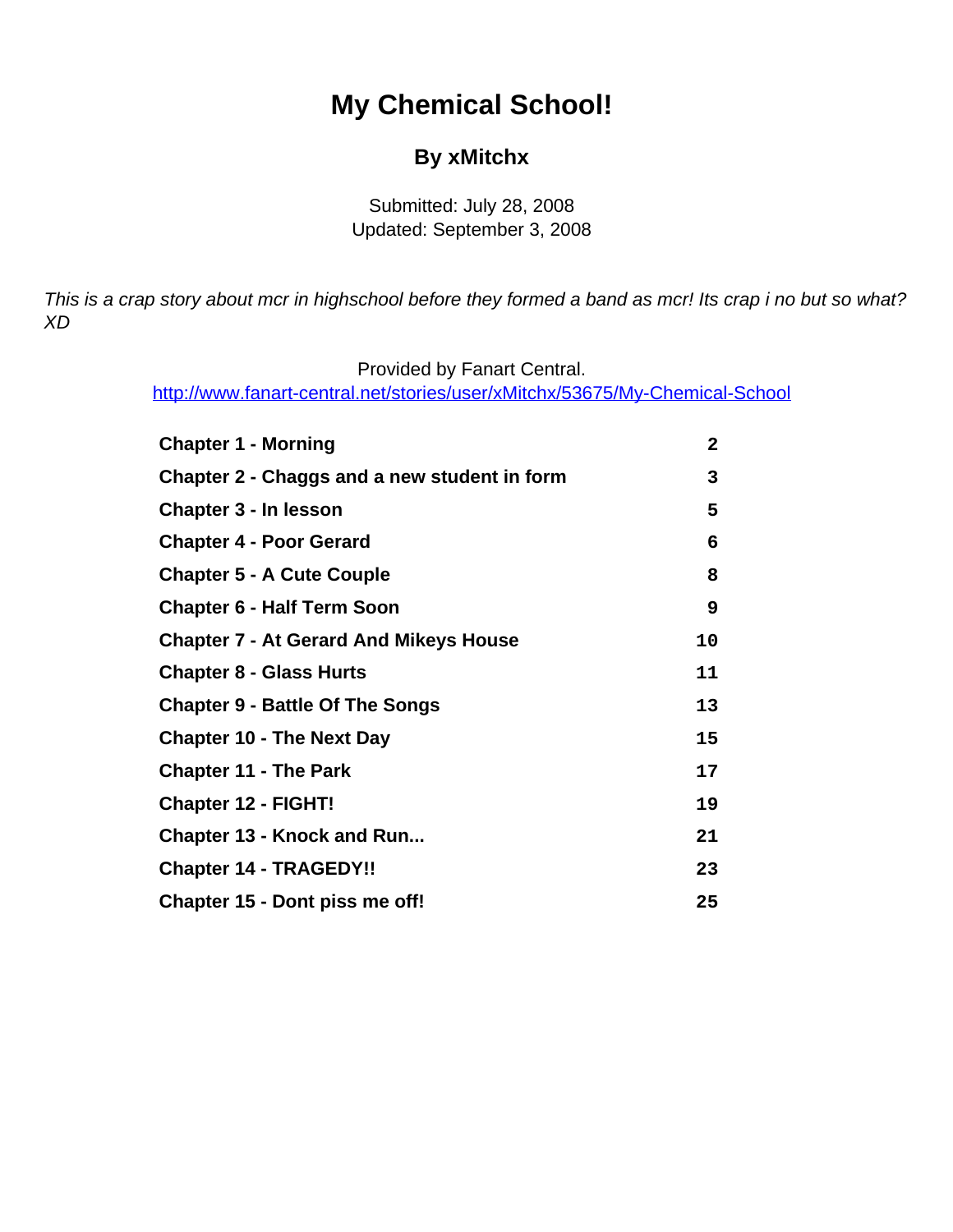## **1 - Morning**

<span id="page-1-0"></span>Another day had begun as Gerard smacked his alarm clock to stop it from beeping at him. It was 8 in the morning and it was another school day. Gerard dragged himself out of bed and walked downstairs to get some breakfast. As he walked into the kitchen, He saw Mikey sitting at the table, eating coco-pops and reading a magazine.

"Heyy Mike" Gerard said as he walked over to the cupboard to get himself a bowl of cereal.

"Heyaar Gee" Mikey said a mouth full of coco pops.

Gerard grabbed his bowl and went and sat at the table with Mikey.

"What you reading?" Gee asked, looking over and reading a page of the magazine.

"Some shoot that came through the letter box this morning" Mikey said, sounding very unimpressed by the magazine. To be honest, it was a pretty shoot magazine! Gerard finished his breakfast and threw his bowl into the dishwasher. He walked out of the room and ran up the stairs into his room. He got dressed, brushed his hair and put his eyeliner on. As he was about to walk out the room, his mobile rang. It was me ringing.

"Heloo?" Gee said as he answered the call

"Heloo! Gee" I said

"Oh Hi Hannah, How are you?" Gee asked, walking out the room and grabbing his back pack

"Im fine" I said while making myself some lunch and shoving it into my bag

"Why are you ringing me at this time?" Gerard asked, laughing a little

"I don't know I just needed to talk to someone" I said, wondering why I had actually rang him. Gerard laughed and then started telling me all about his comic that he was writing. Before I go any further, here's a little history behind me and Gerard. Gerard and I have known each other since we were little babies. We know everything there is to know about each other. We tell each other EVERYTHING and we quite often hang out together along with his brother Mikey and a few other friends. We were best friends since nursery and we still are now. Anyways, back to the present. As I stepped out of the house and started to walk down the path, I saw Gerard walking to school, he hadn't seen me yet.

"Gerard I can see you so there is no point in us talking through the phones so Bye!" I said as I put my phone back into my jeans pocket and ran across the road to meet up with Gerard.

"So…Where's Mikey today?" I asked, looking around to see if he was behind us.

"Oh he's walking to school with his girlfriend today! Gerard said, raising an eyebrow as if to imply something. I knew exactly what he was implying. We both started laughing hysterically.

As we got nearer to the school gates, we stopped laughing and glared at the group of chaggs who were standing in a group, waiting for someone. I was pretty sure that someone was me.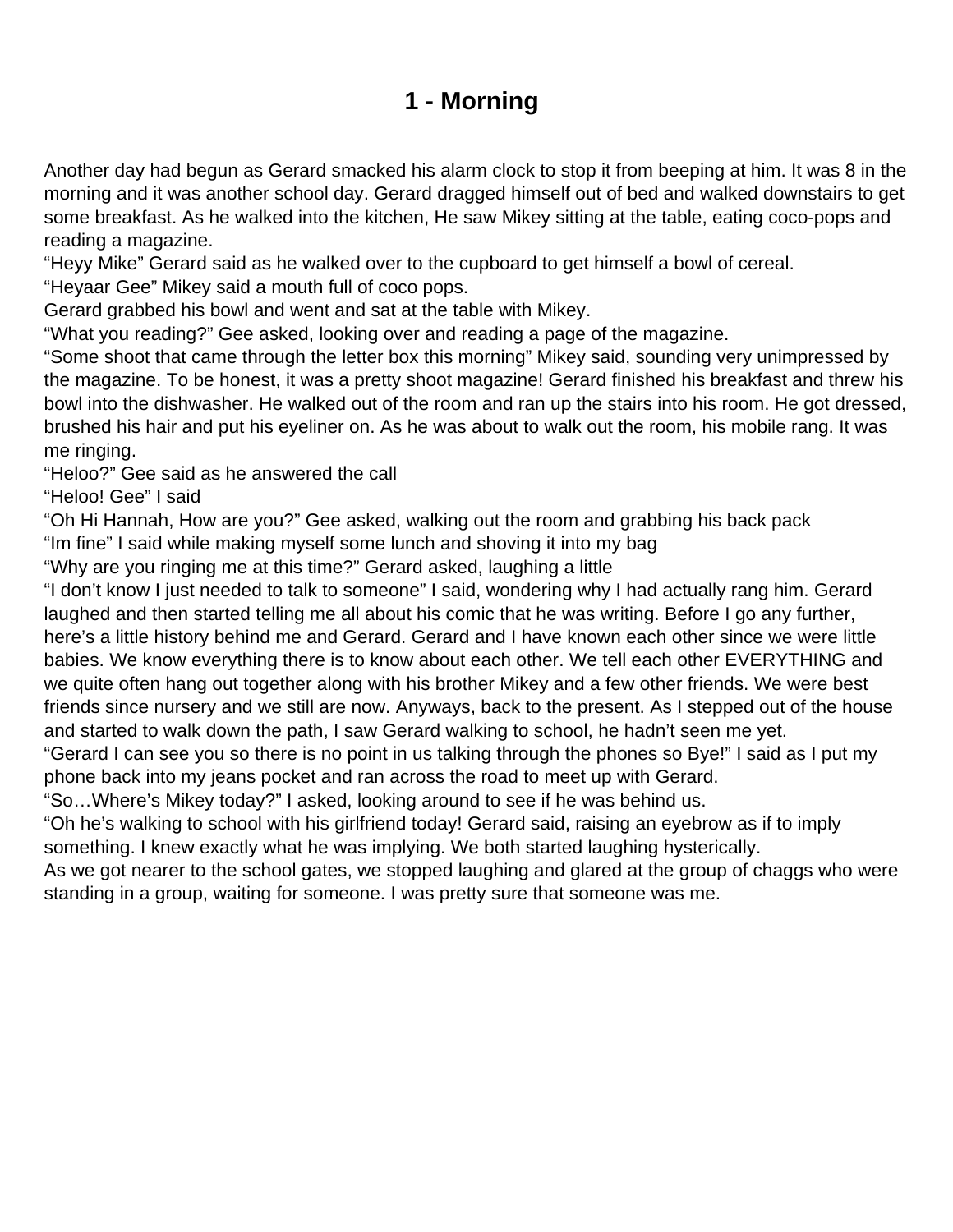## **2 - Chaggs and a new student in form**

<span id="page-2-0"></span>As we got nearer and nearer to the group, I could see that they were pointing and laughing at me. Gerard saw that they were obviously getting me angry and upset.

"Don't look at them and don't listen to them" He said patting my shoulder and trying to sound comforting. "I hate them so much" I muttered to which he replied

"I know, so do I". We were facing them now and everybody turned around to see what was going to happen. I should probably explain now. Everyday since I started school, people have picked on me and my friends. They pick on us because we are not that popular, but then again we are loners so. Anyway, everybody knew that our group was different from theirs. Our group was the 'Emo' group as they labelled it. We were labelled that because we are different. We like different music and we dress differently which is why we are picked on. Everyday, when ever we see each other, something ALWAYS happens, normally to me. So back to the present, we were just passing by them now and someone called out

"Heloo Emo kid" And stuck their foot out which I tripped over and went flying forward, landing on the ground. Everybody laughed and pointed and I wished the ground would just swallow me up. Gerard walked over and offered me a hand up. I got up and picked my bag up. We walked into school and saw our little group standing by a bench talking. We ran over and joined the group.

Everybody was crowding round something or someone in the middle. Gerard and I pushed our way through our group to see what people were looking at. As we got near the front, we noticed that there was a new girl sitting on the bench. Our group had obviously welcomed her in, seeing as she dressed the same as us and it read across the screen of her iPod, that she was listening to A Modern Myth by 30 Seconds To Mars. Mikey was sitting next to the girl, so I assumed that the new girl was Mikeys new girlfriend! The bell rang and everybody groaned and moved away towards their forms. Me Mikey and Gerard just sat there coz our form was right next to 'our bench'. The new girl stayed seated on the bench too. I slid over and sat next to her.

"Heloo" I said friendlily

"Hi" the girl said, sort of shyly

"What's your name?" I asked

"Emma… Yours?"

"Hannah and this is Gerard." I said pointing in Gerard's direction, who was now standing talking to Mikey.

"Ohh, is this Mikey's brother? Emma asked, looking at Gerard

"Yerr, so are you Mikey's new girlfriend then?" I asked

"Yerr" said Emma, turning slightly pink.

"So who's form are you in?

"I don't know, its 8JL, Where's that? Emma asked, looking around, looking slightly confused "Oh that's my form too! Its right here" I said excitedly, pointing to the door behind us.

"EVERYBODY LINE UP COME ON SLOW COACHES, WE NEED TO TAKE THE REGISTER VERY QUICKLY, COME ON WALK FASTER!"

That was Mr. Leto, our form tutor. He sounds like a nasty, scary teacher, but he isn't. He's actually one of the NICE teachers in the school. There aren't many of them! So anyway, we walked in and everybody took their seats, except for Emma, who stood at the front, not knowing where to go. Mr. Leto walked in and bumped into Emma.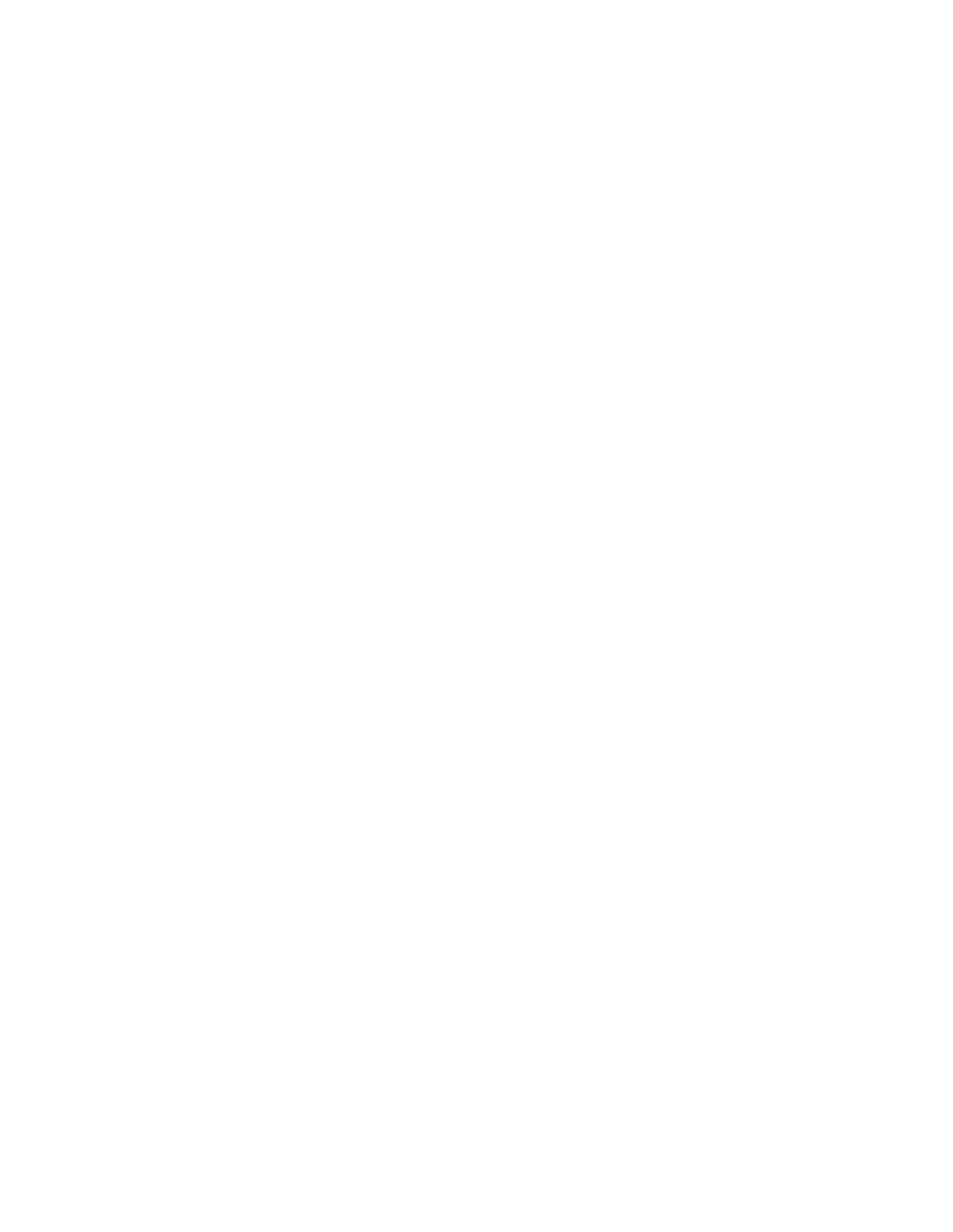#### **3 - In lesson**

<span id="page-4-0"></span>The bell went and Mr. Leto excused us from form. We all ran out of form and walked to our next lesson. As I was walking to the lesson with Gerard and Emma, Mikey close behind, I saw all my other mates, my fellow outcasts, from my class walking to lesson as well. We all ran over to meet them. "Hey" We all said

"Heyaar" Alex, Frank, Lozza, Ray, Robbie, Kelly and Bob all said in unison, which was quite scary! We all walked to lesson, laughing and joking. We arrived at the classroom, pushed the door open and went and sat at the very back of the room, where all the people who didn't fit in always sat. Before long, there was a group of chaggs in our faces screaming abuse at us.

"So who is that new addition to your group then?" Amy said, folding her arms and giving us snotty looks.

"Why do you care?" Emma said

"Who said I CARED? Maybe im just wanting to know your name, so that I know my next victim!" Amy said a smug smile on her face. All her doges sniggered at us and started to whisper about us "Why should I tell you my name?" Emma said, folding her arms and raising one eyebrow.

"Coz you're a worthless piece of shoot, unlike us on the other hand who are loved by many and nobody cares about you, so you might as well tell me your name" Amy said, all her disciples behind her sniggering again.

"Who do you think you are? Don't even DARE call any of my mates worthless shoot, Have you seen YOURS?" I screamed back in her face, to which her disciples stopped laughing and glared at me, offended. The class went silent and every single person turned around to see the argument. "dog" Amy screamed in my face

"Mother fracking bastard" I screamed back. Amy's mouth dropped open as she stood there, staring at me. Suddenly, she lunged towards me, and before I could stop her, she had hold of my hair and was pulling on it viciously. I screamed in pain and then went for her hair, also ragging on it viciously. Amy was pulling my hair REALLY hard now and it felt like she was going to pull my hair right out of my head. She wasn't letting go, so I punched her. Right in the stomach. Straight away Amy's hand released the big chunk of hair that was in her hand and she keeled over, clutching her stomach. Gerard came over and gave me a hug and tried to pull me away, but I wouldn't budge. Amy stood up again and stared at me and Gerard. Amy lunged for me, but this time Gerard got in between and held both me and Amy away from each other. I knew he was only trying to help, but Amy wouldn't give up, she turned and punched Gerard straight in the face. Gerard released us both and stepped back, blood rushing from his nose. I took one look at Gerard and then turned back towards Amy. Her face was full of anger and she looked ready to kill me. She lunged for me again, fists curled up, ready to beat the hell out of me, But I got there first. I dived towards her, hands stretched out and clenched them tight around her throat. All Amy's disciples walked backwards and all my friends tried to pull me off of Amy, who was rapidly turning purple and loosing breath. At that moment, Mrs Hayfer walked in and saw what was happening. Her face scrunched up as she screamed for me and Amy to get out of the classroom immediately.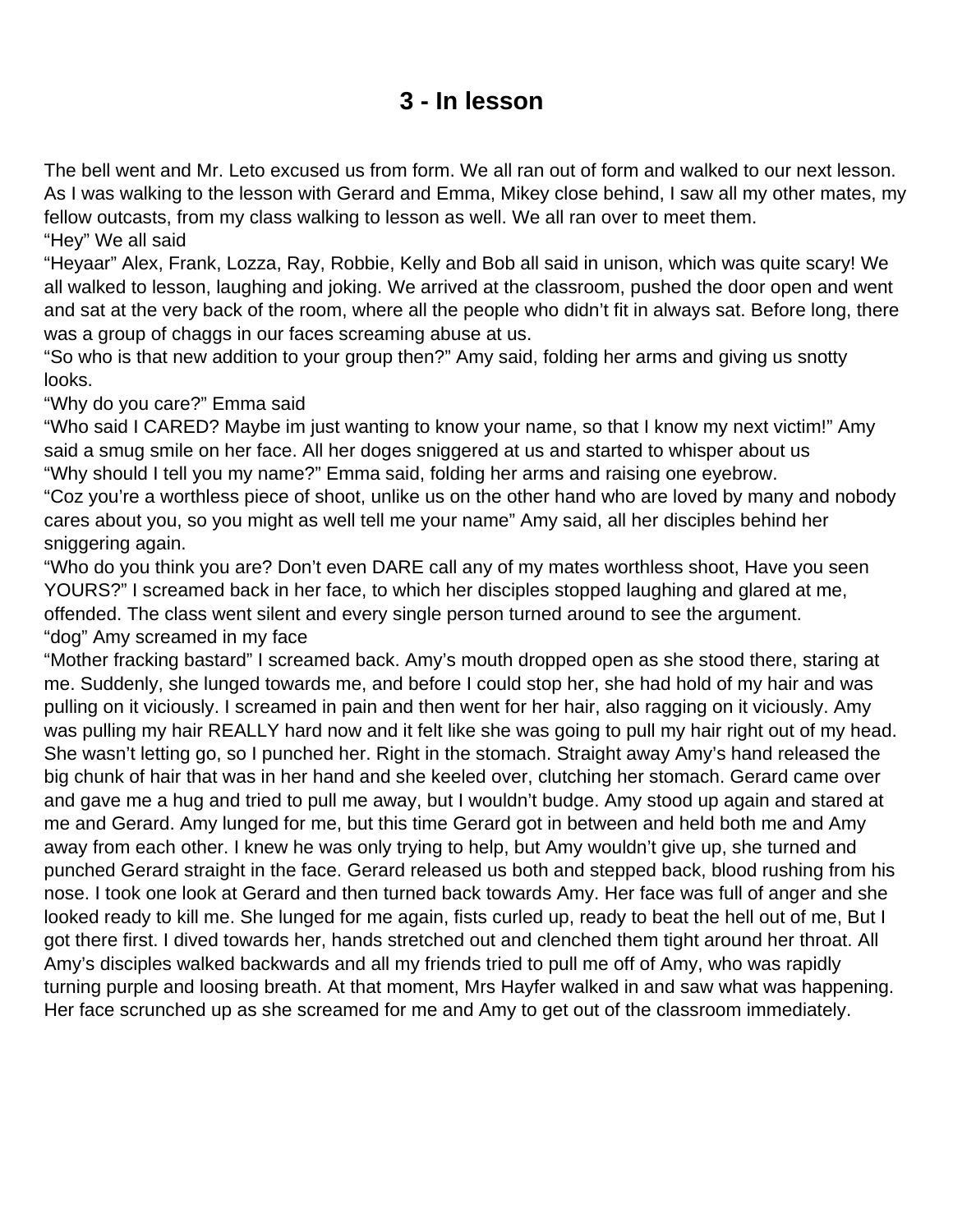## **4 - Poor Gerard**

<span id="page-5-0"></span>Amy and I walked out of the classroom, shoving each other violently and glaring at each other all the way. We stepped outside the door and stood either side of the door, arms crossed, waiting impatiently for the roaring at we were about to receive. Inside the classroom, Mrs Hayfer was seeing to Gerard. His nose still hadn't stopped bleeding and his eyes were watering. Mrs Hayfer told Robbie and Frank to take Gerard to the nurse and make sure that he was okay. They did as they were told and walked out of the room. As Gerard walked out of the room, he wished me luck and gave me a quick hug. Frank and Robbie wished me luck too and then walked Gerard to the nurse. Shortly after, Mrs Hayfer walked out the room and shut the door behind her. The class went silent in order to listen to us being screamed at outside.

"HOW DARE YOU ACT LIKE SUCH IMMATURE BEINGS IN A CLASSROOM, WHAT DO YOU THINK YOU WERE PLAYING AT" Mrs. Hayfer screamed at the top of her voice. Amy coward a bit at the volume of misses' voice. Mrs Hayfer carried on screaming for quite a while, but all I heard was 'Blah Blah BLAH BLAH BLAH BLAH Blah Blah!' I stood leaning against the wall, wishing that miss would hurry up and finish already. When Mrs. Hayfer DID finally stfu, I was surprised to find that she hadn't suspended us. Instead she sent me and Amy down to the head of year, who spoke to us individually. Amy was first. Sir asked her all sorts of questions and then heard her version of the story. Believe me; her version involved A LOT more violence than what actually happened. Soon she came out of his office, glared at me, and then resumed her position on her side of the wall. As Mr Lion called me into his office, as I walked past Amy, she whispered into my ear

"Ill get you and your friends back, you wait and see!" And then turned her head back and started to bite her nails. I closed the door as I entered the room and Mr. Lion repeated the same process with me. I answered all his questions truthfully and told the RIGHT version of the story. As I finished talking and sat back into the chair, Mr Lion opened his mouth to say something.

"This isn't like you at all Hannah, What's gotten into you"

He said in a concerned voice.

"Nothing, I just felt like it was time that I stood up for my self and my friends against the ignorant people in this school like HER" I replied casually.

"Well, I don't want to see this again, if I do hear another complaint that you have had a fight with another child then I will call your parents" Mr Lion said, trying to sound threatening, but failing miserably. As I left the office, I was shocked at how easily I had got off the hook. I walked back to class and rejoined my friends at the back of the class. As I sat on the desk between Mikey and Kelly, everyone around me high-5ed me and congratulated me in winning a fight with a chagg. All of the remainder of that lesson, we just sat there and got evils off all the other chaggs who were still currently in the room. Mrs Hayfer kept coming round and checking what I was doing. This was extremely annoying! The bell was about to go and everybody started to pack their things away and put their stools under the desks. The bell rang and everybody wandered out the room to go and enjoy their break.

"Bye guys, see ya next lesson" Mikey called.

"Bye" I said waving to Mikey and all the others who were running towards the door as well. As we neared the door, Emma turned and faced me.

"Thanks for defending me" She said shyly

"Its okayy, I let you win your own battle next time, I just couldn't let you have a fight with HER on your first day!" I said laughing. We both walked off giggling. We walked off to try and find Gerard. We went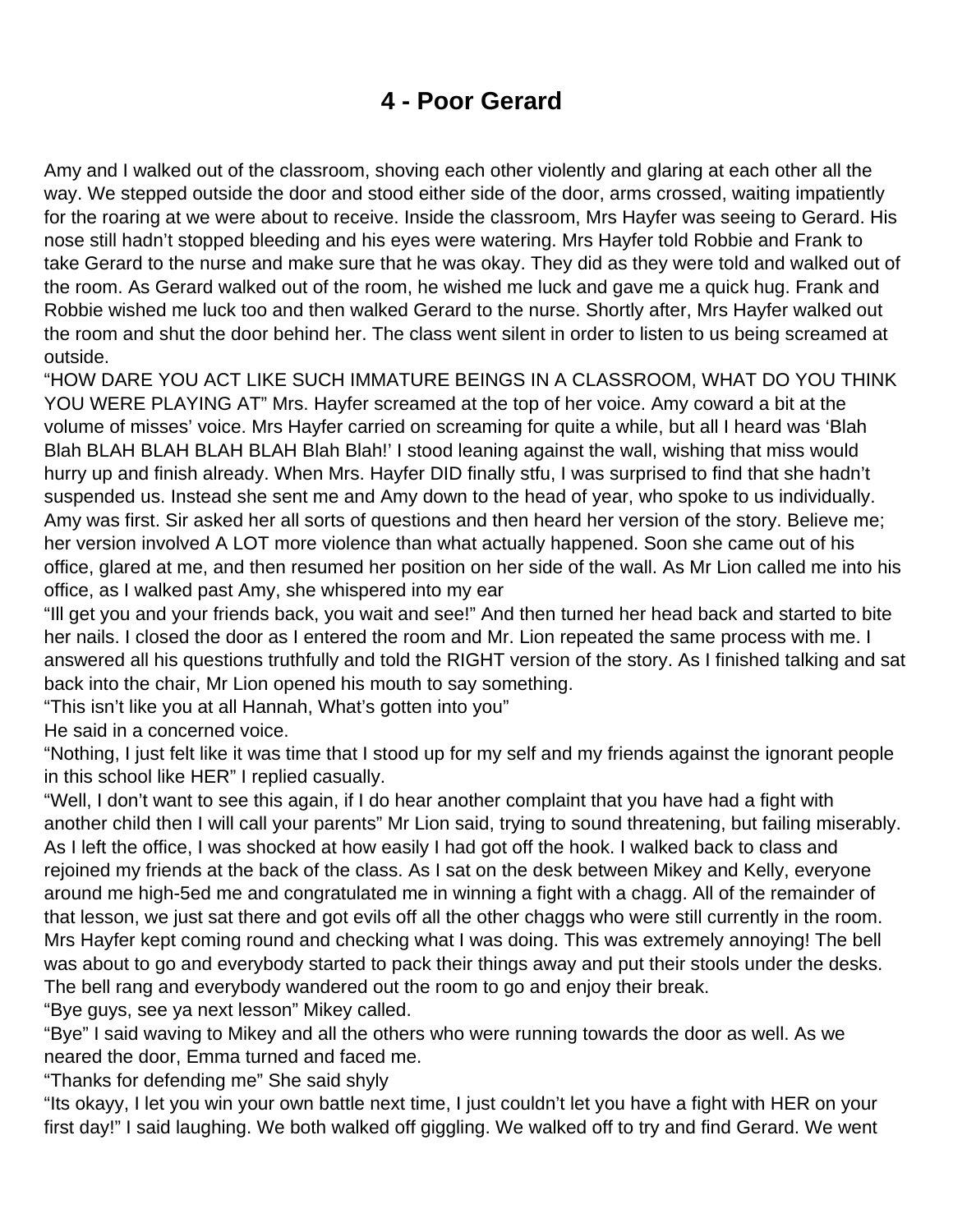straight to the nurses office and that's' were we found Mikey, standing outside waiting for Gerard. We went and joined him.

"Where's Gerard?" I asked, concerned

"He's still in there with Frank and Robbie" Mikey replied, pulling at the hemming of his shirt.

"Are you okay?" Emma asked, walking over to Mikey and giving him a hug

"Im fine" Mikey said, kissing Emma on the cheek. Moments later, Gerard emerged from the office, a clear plaster over the rim of his nose and a bag of ice in his hand. Frank and Robbie followed him out of the office and walked off down the corridor, chatting away.

"Bye Gerard" Frank said, waving

"Yerr Bye everyone" Robbie turned around and waved at us all. We waved back and then turned around to face Gerard.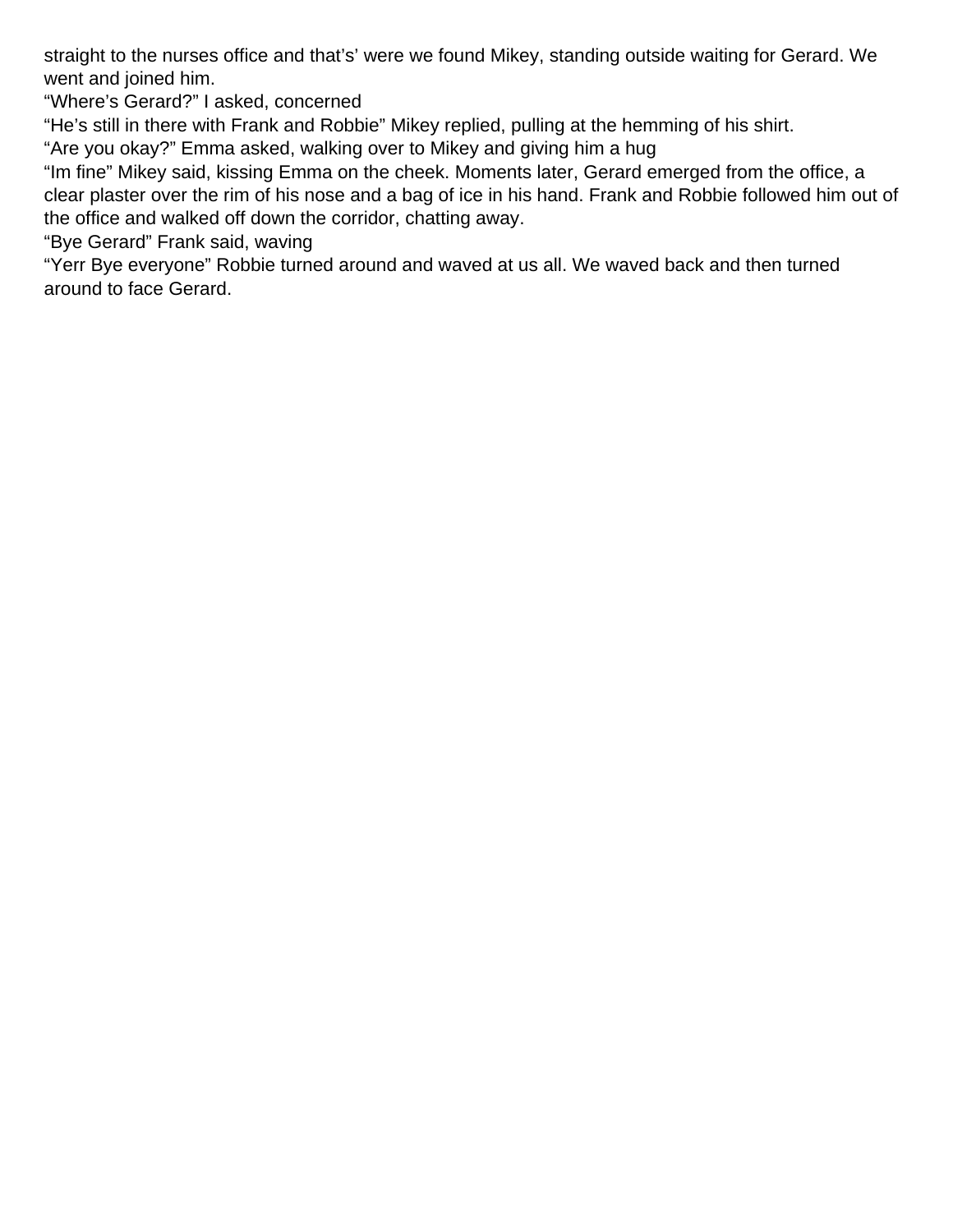# **5 - A Cute Couple**

<span id="page-7-0"></span>"Are you alright, how's your nose?" I asked sympathetically.

"Well, my nose is broken, and it hurts A LOT" Gerard said smiling.

"Im glad your sort of okay" I said and hugged Gerard again.

He winced in pain as I knocked his hand and caused him to bash his nose slightly.

"Sorry!" I said, cringing

"It's okay, and, thanks for sticking up for me then, im very grateful" Gerard said, putting his arm around my shoulder

"Its okay" I said smiling again. We all walked down the corridor, chatting and then walked outside and went and sat on our bench. Strangely, no one was sitting on our bench. We walked over and sat on it anyway, only to be attacked by water bombs. We all squealed and Emma and Mikey jumped up, chasing the stupid chavs around the building, shouting all sorts of abuse at them.

"Gawwd, she's got a mouth on her hasn't she?" Gerard said laughing

"Yerr I know" I said, watching Emma's and Mikey's figures disappear around a corner.

"There's something I need to ask you" Gerard said seriously, lifting the ice bag from his nose.

"Shoot" I said, looking directly at him

"Well, we've been friends since we were little babies and… well… I… I want to take it further" Gerard said, looking and sounding sort of embarrassed. I just stared at him, not believing what he was saying. Did Gerard really like me in the same way that I liked him? Was he really asking me to be his girlfriend? Inside I was bursting with happiness, but on the outside, I stayed staring at Gerard.

"Well…say something!" Gerard said nervously, head down, wondering if he had made a big mistake "Of course… I'd love to be with you!" I said beaming at him. I leant over and kissed him on the cheek. He turned bright pink and then put his arm around me, lifting the ice bag back up to his nose.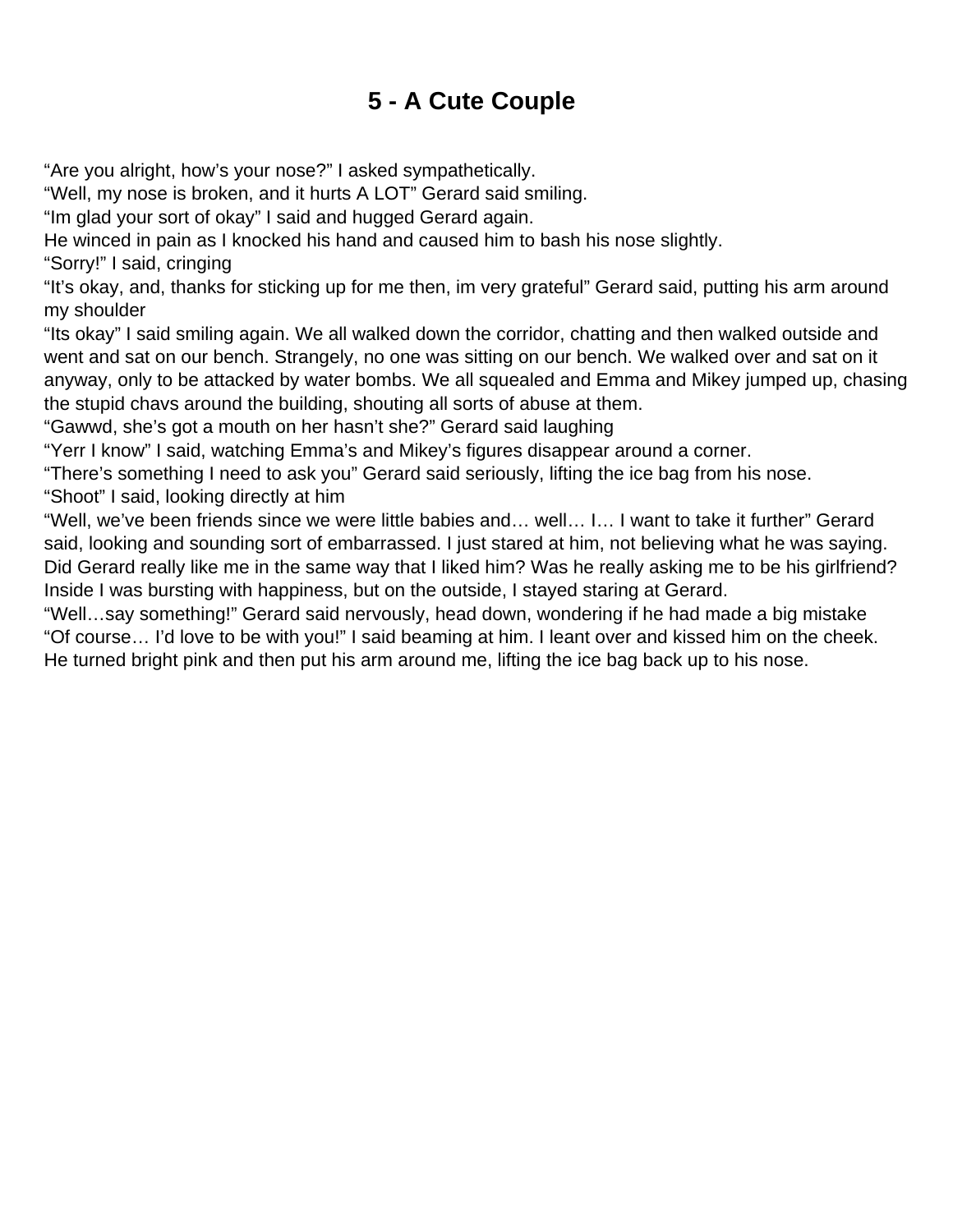# **6 - Half Term Soon**

<span id="page-8-0"></span>We sat there for quite a while, silent but content, until Mikey and Emma came dashing round the corner again and threw themselves onto the bench. Both of them sat there, laughing and breathing heavily after running so fast.

"What have you done now?" I asked sarcastically

"Oh nothing, just… sorted out those chavs!" Mikey said, looking at Emma, who then started laughing even more.

"What did you do to them?" Gerard asked

"Erm…We just left them somewhere!" Emma said

"What DID you do" I asked, intrigued and a little bit concerned but not much, because they were chavs and they are only here to make our lives hell.

"Alright, we locked them in a cupboard somewhere and hid the key!" Emma said, sighing after laughing so much.

"WOOT GO YOU TWO!" I shouted standing up and giving them both hi-fives.

Gerard still looked a little worried about the chavs.

"Don't worry about THEM Gerard, how many times have they tried to make our lives hell… and succeeded? I said, raising one eyebrow

"Yeah… Let's leave them!" Gerard said, cheering up.

The bell rang soon after and we all went to our next lessons. The next lesson was boring and not much happened, as we had a boring and strict teacher. The hour went very v-e-r-y slowly and half way through I thought I was about to fall asleep but Gerard nudged me to keep me awake. When the lesson finally finished, everybody charged out of the room, glad to be free! This lunch was very boring too as there was nothing to do! The rest of the day ended up being completely boring and by the end of the day, we were glad it was time to leave school and not return for another week!

"So what's everybody up to this week then?" I asked, turning to face each person individually.

"Nottin" everybody said,

"Good!" I replied.

We walked along the road, making plans for each day and discussing how fun we were going to make this half term.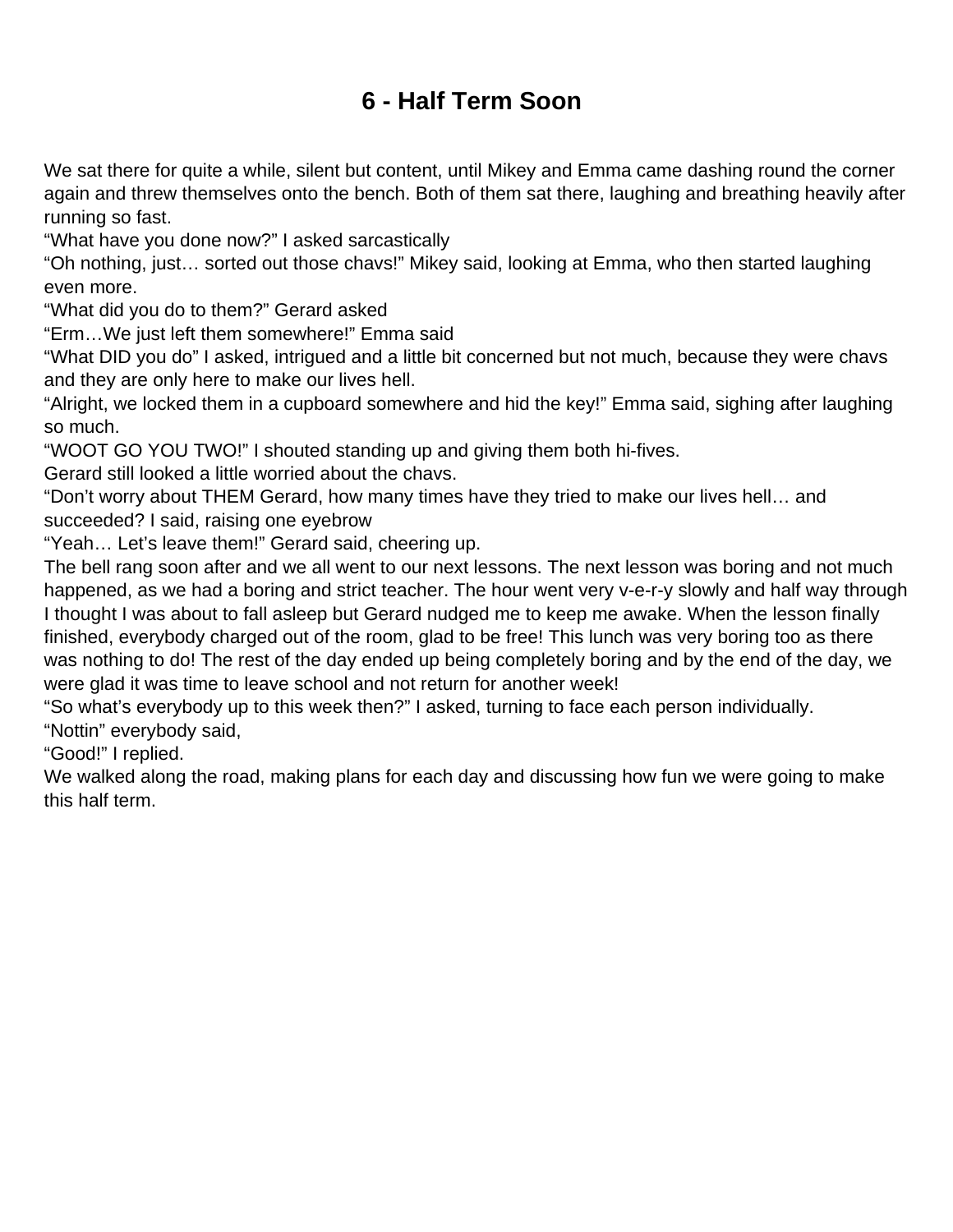### **7 - At Gerard And Mikeys House**

<span id="page-9-0"></span>As we got to the main road, we all split up. Robbie, Ray, Bob and Kelly turned left, Me, Gerard, Mikey, Emma and Alex turned right. We all said goodbye and promised each other that we would ring each other. With that we all walked our separate ways. Me, Gerard, Emma and Mikey walked along the road next to each other, Me and Gerard holding hands, Emma and Mikey holding hands. Alex walked next to me feeling left out. We crossed the road and then Alex turned to go down a little side walk. She hugged me and Emma, waved to Gerard and Mikey, and then walked off, pulling her iPod from her pocket. The four of us walked along the road in silence. Gerard broke the silence and turned to face me. "Do you wanna come back to ours tonight" He asked squeezing my hand gently.

"Yerr sure, ill just ring my mum now and tell her" I said fighting with my pocket trying to get my phone out. I rang home and told my mum that I was going back to Gerard's for the night. She said okay and told me to have fun but don't do anything stupid. I knew what she had in mind. Meanwhile, Mikey was asking Emma the same question. Emma agreed as well and asked me if she could borrow my phone to ring home. We walked down the road chatting away then, laughing and messing around. Mikey fell into the road and almost got ran over. He stood up just before the car got to him. The driver gave us all snotty looks and held his middle finger up at us. Mikey was shaking a bit from shock but laughing as well. As we neared the 'Ways' house, Gerard got his key out of his backpack and unlocked the door and then walked in, the three of us following him. Gerard and Mikey walked into the kitchen to get a drink and some food, while me and Emma closed the door behind us and dropped our bags on the floor next to the radiator. We took our shoes off and went and joined Gee and Mikey in the kitchen. Gee and Mikey hadn't noticed that we had entered the room and carried on chatting and making drinks. Me and Emma went and sat on the two stools at the breakfast bar, spinning the chairs round and giggling quietly. Emma spun her stool around, but as she did so, she knocked one of the drinks in Mikey's hand, causing his to spill the drink all over him and drop the glass, which smashed into tiny smithereens. Emma's mouth dropped open as she realised what she had done. She jumped off the stool and started apologising immediately. Mikey looked up at Emma and then ran upstairs to get changed. Emma followed him up the stairs and into his room. I jumped off my chair and started cleaning up the glass with my hands.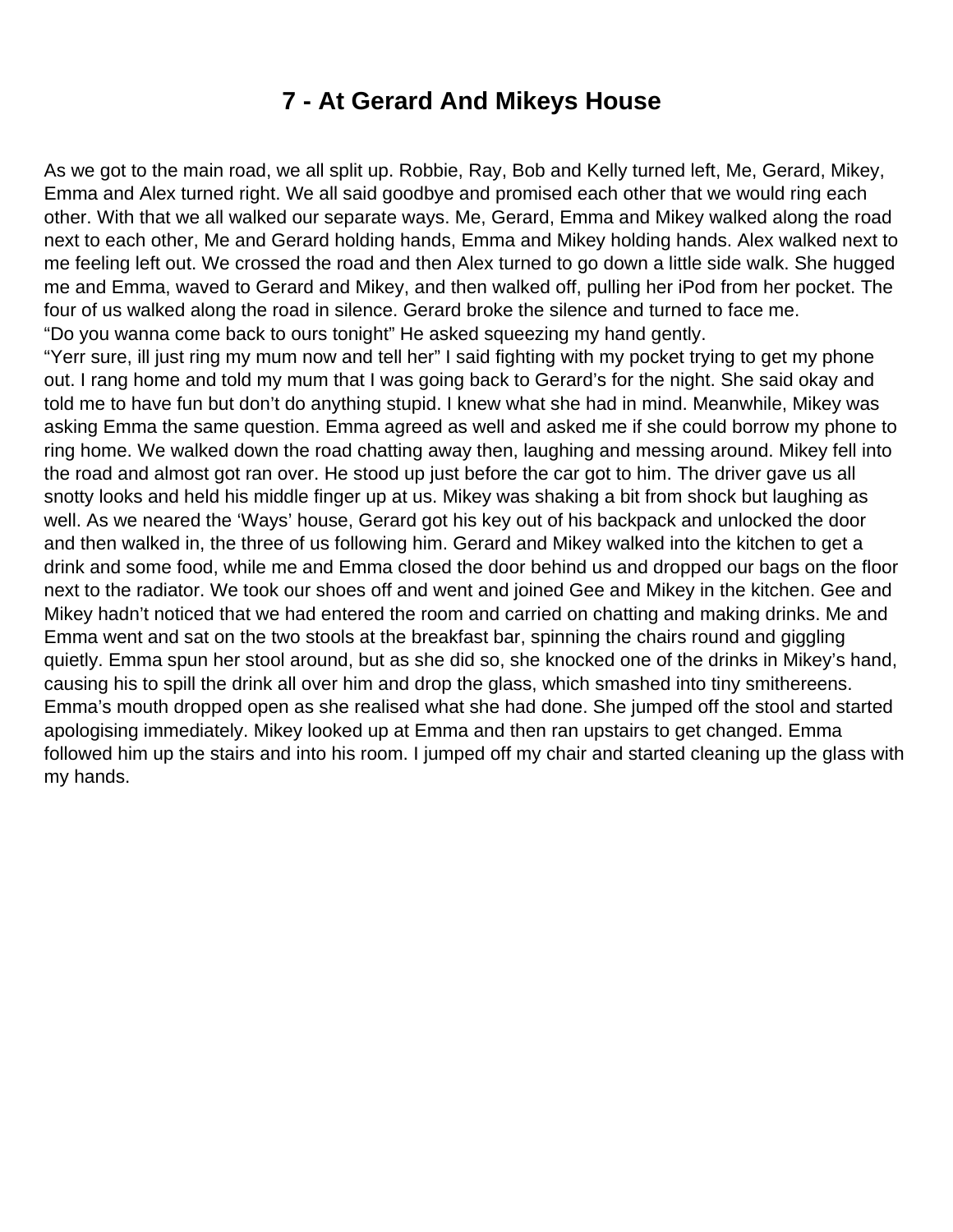#### **8 - Glass Hurts**

<span id="page-10-0"></span>"Don't worry, ill do that" Gerard said, pulling a dustpan and brush from the cupboard under the sink. "No it's alright; I've got most of it in my hands now!" I said, walking over to the bin and brushing the glass out of my hand carefully into the bin. I obviously didn't brush it off my hand carefully enough, because I managed to get a big chunk of glass wedged into my hand. I hissed in pain and grasped my hand. Gerard turned around and asked what's up

"Oh, I've just got a piece of glass in my hand that's all" I said a tear in my eye from the pain "Let's see" He said, pulling me over to him. Blood was now rapidly trickling down my hand and onto the carpet. Gerard looked at it and then put my hand under freezing water. I jumped at the temperature of the water. Gee smiled and then tried to ease the piece of glass out of my hand, it wasn't budging willingly.

"Im going to have to get some tweezers, stay there ill be right back" Gerard said, running into the living room and opening a draw. Seconds later he came running back in armed with tweezers. The water was still running on my hand and it was FREEZING. My hand was numb, which probably helped coz now I couldn't feel the pain as bad. Gerard grabbed the piece of glass between the tweezers and pulled on it gently. Eventually the glass came free from my hand and a fountain of blood rushed out of my hand and into the sink. The red liquid ran down the sink and stained the side. After a few minutes, the blood still hadn't stopped running from my hand, so Gerard went in search of a plaster and a bandage. He came back with a big plaster and a long piece of bandage. He took my hand out from under the water and quickly placed the plaster over it. I winced in pain as he gently wrapped a bandage around my hand. When he'd finished, I thanked him and then hugged him. He hugged me back, pulling me closer to him. At that moment, his mum walked in through the door and saw us hugging in the kitchen. She smiled and greeted me, saying how long it was since she last saw me here at her house. I smiled and started talking to her freely about how nice her house was and how nicely decorated it was. She walked into the kitchen and saw the few pieces of glass on the floor that I hadn't managed to pick up. She looked at the glass then at my hand and said to Gerard how he should have been the one picking up the glass, not me. Mrs. Way was very quick at working things like that out in her head. She brushed up the last few pieces of glass and then walked over to Gerard. She questioned him about the plaster on his nose and then stood there while Gerard explained what had happened. As soon as his mum turned around, Gerard grabbed a bottle of water and then pulled me out of the kitchen and up the stairs. We walked along the corridor, past Mikey's bedroom where we heard people running around and laughing. Gerard laughed, raised one eyebrow and then said

"Something's going on in there" I laughed and raised one eyebrow as well. We walked into Gerard's room and sat on the bed. Gerard walked over to the TV and put Kerrang on. One of my favourite songs came on and I started singing along quietly. Gerard was obviously listening and started saying how I had a good singing voice. I obviously denied it because I didn't think I could sing well ATALL. We ended up in an argument about who was right and in the end neither of us could agree! There was a bang next door, a cry of pain and then a lot of laughter. Obviously someone had fallen and whacked their head against the wall. We laughed and then lay back on the bed. Time flew by fast and Gerard's mum brought up some pizza on a plate for us to share. I thanked Mrs. Way for letting me stay the night and she said it was perfectly okay and then smiled at me and wandered out the room to deliver some pizza to Mikey and Emma.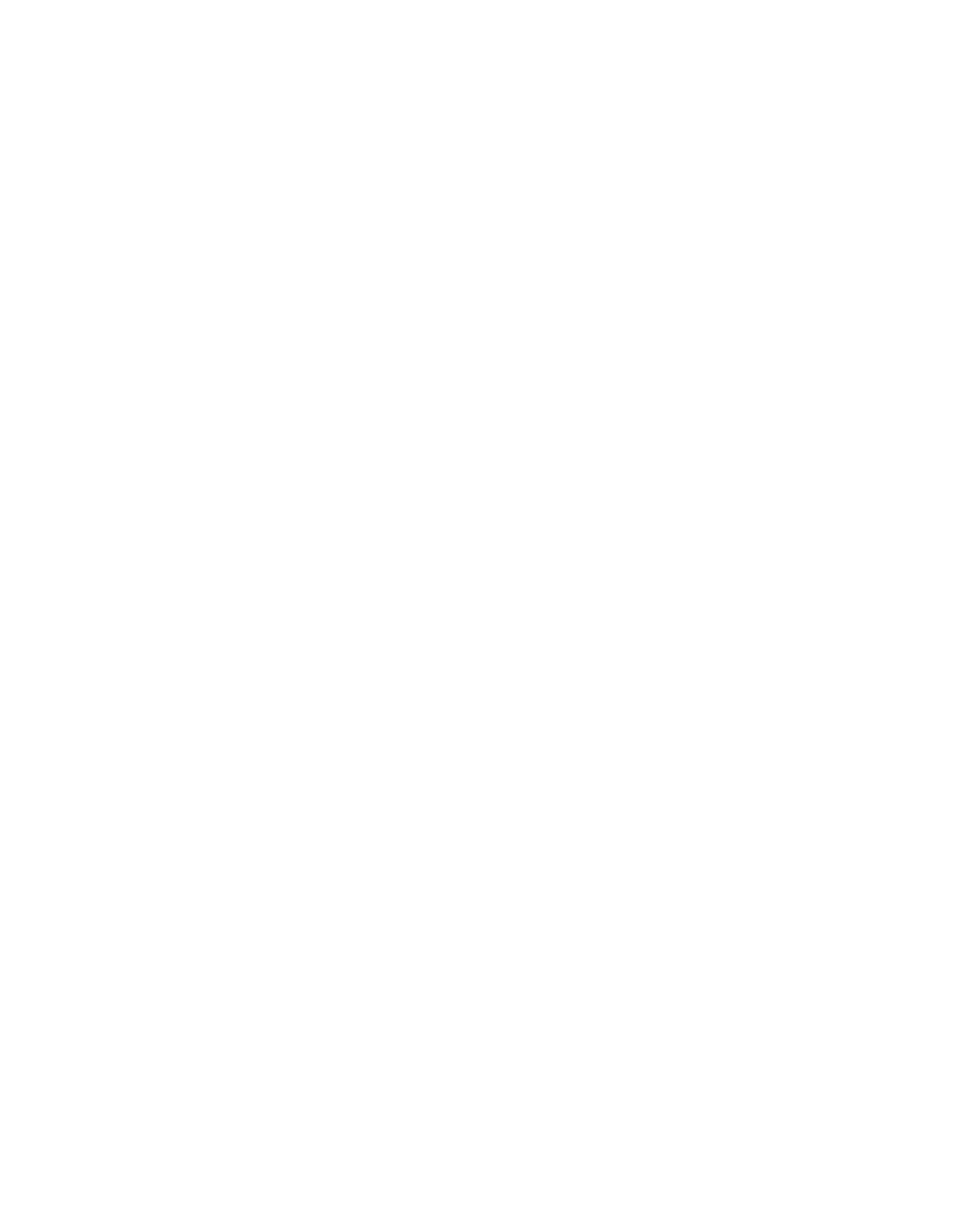## **9 - Battle Of The Songs**

<span id="page-12-0"></span>We sat down and ate our pizza while watching Kerrang. After our pizza, we lay back on the bed and chatted for ages! Next door we could still hear occasional bangs and fits of laughter. At one point we heard something smash and then another fit of giggles. We turned the music up to full volume and started singing along to the songs. Before long we heard a knock at the door. It was Mikey.

"GERARD OPEN ZEE DOOR NOW!" Mikey screamed so as he could be heard. Gerard walked over to the door and opened it.

"WHAT?" he asked.

"TURN THE MUSIC DOWN I WANNA LISTEN TO MY MUSIC!" he screamed back "NO AND WHAT'S WITH THE GERMANNESS?" Gerard laughed

"JUST TURN THE MUSIC DOWN PLEASE!" Mikey screamed giving Gerard 'The Look'

"DON'T GIVE ME THE LOOK MIKEY, I AINT TURNIN THIS MUSIC DOWN SO GO BACK TO YOUR ROOM AND LEAVE US ALONE" He said pulling me over to the door. Mikey glared at me, so I pulled tongues at him.

"Alright then, ill go back to EMMA!" he said storming off back to his room. There was a bang and then a big blast of music coming from Mikey's room.

"Well if THAT'S the way he wants to play it!" Gerard said, turning onto a good song and signing along very loudly. He gestured for me to do the same so I did, laughing and singing at the same time. It was hard work trying to sing songs as loud as humanly possible! We heard another bang and then the music coming from Mikey's room got louder. Me and Gerard tried to sing even louder, but failed. Then we heard Mikey and Emma singing along to their music as well. This was the most random battle of the songs EVER! Eventually we both got told to stop by Gerard's and Mikey's mum. She came up and unplugged both the TV and the stereo. That was the end of the song battle. We all collapsed in a pile on the floor in the hallway, laughing our heads off! We sat in the hallway for a bit, messing around and being weird. We found Mikey's old slinky toys and had slinky races down the stairs! I won quite a few of them! Then we had a dare contest in Mikey's room. At the start, the dares were quite easy, but as we got on in the game, the dares became quite evil. One dare was to eat a whole lemon in one. That was Mikey's unfortunate dare. Another dare was to swallow a guitar pick! I know that sounds dangerous but they did it! It was Gerard's dare to swallow a guitar pick. Mikey went in search of a spare guitar pick and returned with a small florescent green one. He passed the guitar pick to Gerard along with a glass of water. Gerard put the pick in his mouth and washed it down with a gulp of water. He coughed and then put his hand on his throat. He had swallowed it.

We soon got bored of this and split up. It was about 11 now and we decided to go to bed. I grabbed a bag of clothes that my mum had brought round for me before and pulled my pyjamas out. I ran to the bathroom, just beating Emma.

"HA" I laughed and closed the door in her face. I got changed into my pyjamas and then walked out of the bathroom and into Gerard's room. I walked in and threw my clothes on the floor by the door. Gerard turned around, smiled and then turned back around to finish getting changed. I walked over to the bed and sat down, grabbing a book that was lying on the bed and reading it. It was a book of lyrics. As I read the lyrics to songs, Gerard crept up on me and buzzed me. I squealed and bashed my head on the wall! "Oh sorry!" Gerard laughed at me while I rubbed my head, giving him evil looks. He jumped on the bed and hugged me to say sorry. Gerard lay down on the bed. I lay down too, resting my head on his chest. I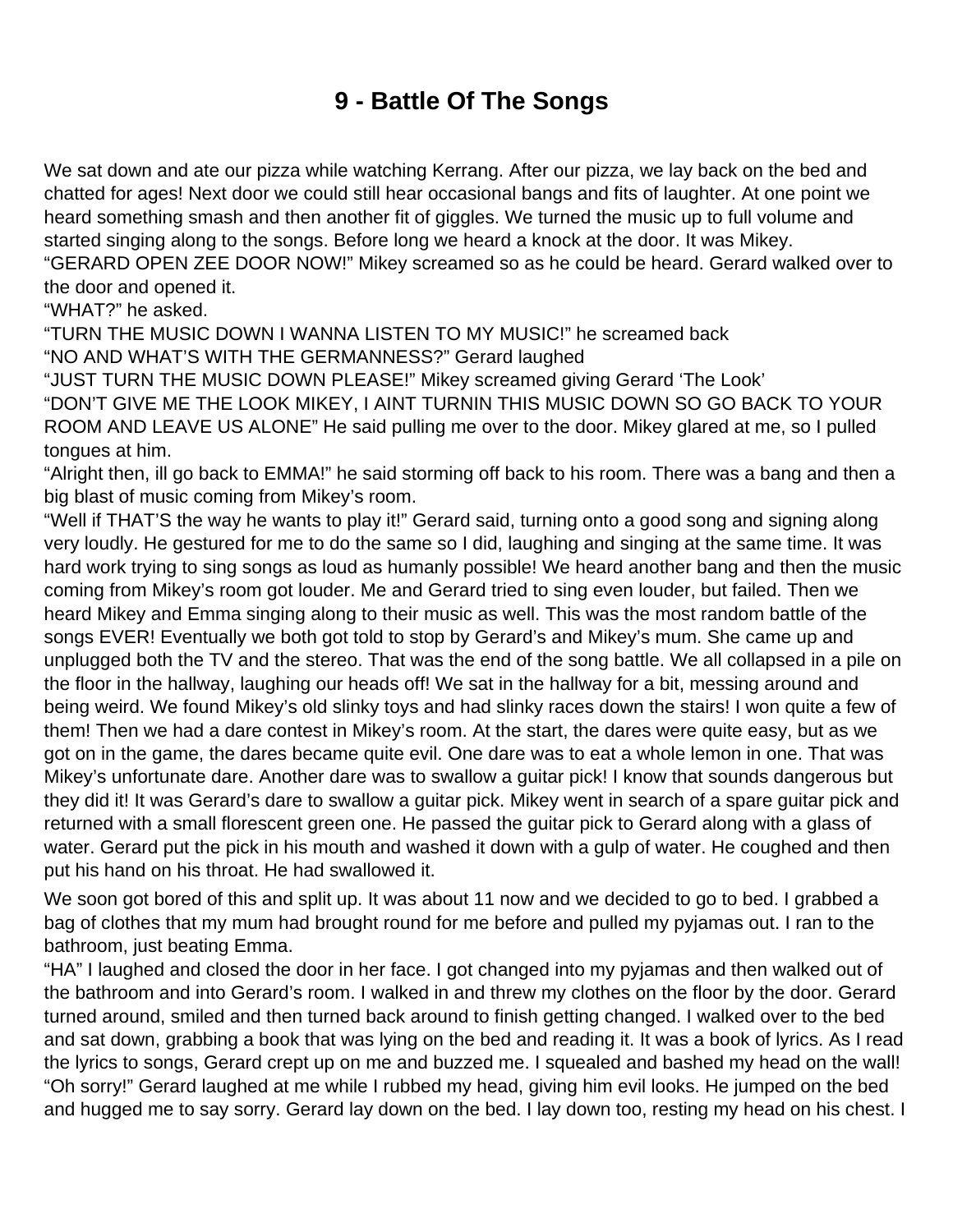felt my eyes closing and I felt my self falling asleep. In a matter of minutes, we were both asleep.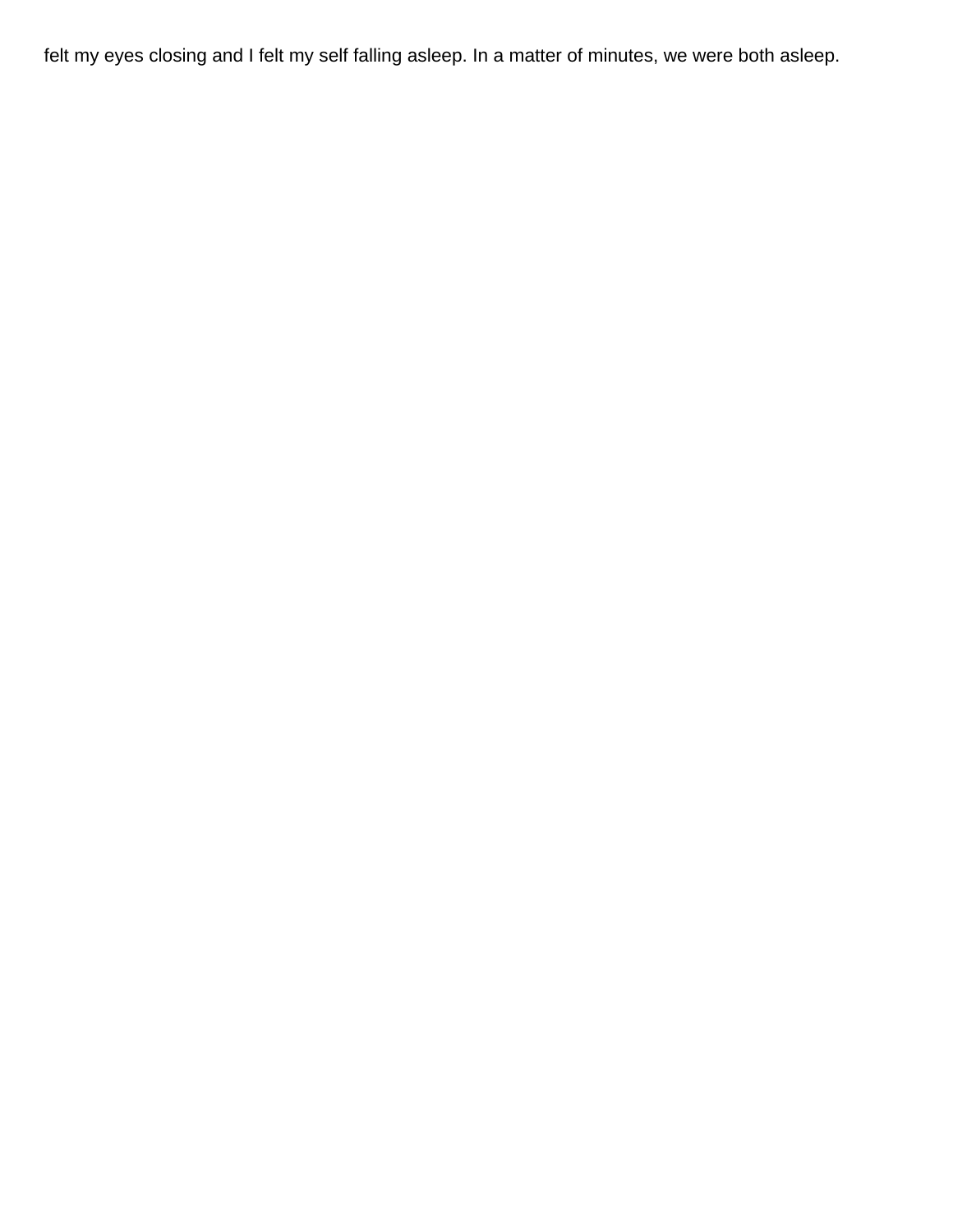### **10 - The Next Day**

<span id="page-14-0"></span>Before we knew it, it was morning again. It was quiet and the sun was shining through the gap in the curtains. Gerard and I were still asleep. A few minutes later there was an enormous crash and I awoke to see Emma standing at the door, phone in her hand, and Mikey on the floor in a heap cradling his arm. I tapped Gerard on the shoulder; he woke up, saw Emma and Mikey and chased them out of the room, screaming and cursing. Mikey scrambled to his feet, forgetting to pick his phone up, which had slipped under Gerard's bed, and ran out the room after Emma. Gerard turned around and threw himself onto the bed, muttering about how much he hated Mikey. I crouched on the floor and searched under the bed for Mikey's phone. It turns out they had been standing there taking MANY pictures of us asleep. I have to admit, we did look cute together! Anyway, I picked the phone up, closed it, wandered out the room and threw the phone back at Mikey. It hit him on the back! They both giggled and shut the door in my face. I returned to Gerard's room and picked up my clothes and proceeded to the bathroom to get ready. I sat in the bathroom for a bit and washed the foundation off my cheek. There was still a bright red deep scratch right across my face where the stupid chagg Amy had got me. It looked a bit infected but I couldn't care less. I hated my life anyway so this was just another unfortunate event in my life which would pass soon enough. I finally decided to get changed, brush my hair and teeth and put my make-up back on. I walked out the bathroom, head down and whacked right into Gerard. The impact of the crash sent me flying backwards into the door. I got up and pretended like nothing had happened smiling, and walked into Gerard's room to get my bag and shove all my stuff in it. Gerard stopped me and turned my head. I obviously hadn't applied my foundation very well, as he saw right through it and started to question me.

"How did you do that" He asked stroking the cut to see how deep it was. I winced and stepped back. "It was when I had that fight with that stupid dog of a chagg Amy" I said walking past him and shoving all my crap into a bag then closing the door behind me and starting to walk downstairs. He followed me. "That's a nasty cut, you should get it looked at" He said concernedly.

"Oh no, it will go soon ill be fine." Carrying on walking down the stairs.

"Alright, but don't say I didn't try and warn you" he said leading me into the kitchen. He made some toast and a drink of orange juice for us both. Mikey and Emma came running down the stairs, a little to fast if you ask me, as they ended up falling down the stairs and landing in a heap. They got up and limped into the kitchen to make some toast. I ate my toast and then looked at the clock. It was 10:30. I decided that I was going to leave now and I would see Gerard later this week. I walked toward the porch and opened the door. Gerard followed me, asking me to stay longer

"No im going home, ill ring you later though and ill see you some other time this week okay?" I said, reaching for the door handle to leave. Gerard grabbed my arm and stopped me leaving. He kissed me and hugged me. I kissed and hugged him back. A letter flew through the letter box and shocked me, making me jump. I handed Gerard the letter and then walked out the door and down the path.

"Bye" Gerard shouted after me. I turned and waved. As I walked away from the house, I saw Frank and Alex walking along the road, holding hands. I then saw Robbie wandering behind on his skateboard. I ran over to talk to them and walk with them.

"Hey" I shouted and crossed the road, just missing a car.

"Hi" Robbie said, Frank and Alex ignored me. I went and walked next to Robbie and started talking about crap. It was actually fun. We walked through the park and got a shootload of comments from all the skanky chavs and chaggs that were there. We walked straight past as we couldn't be bothered with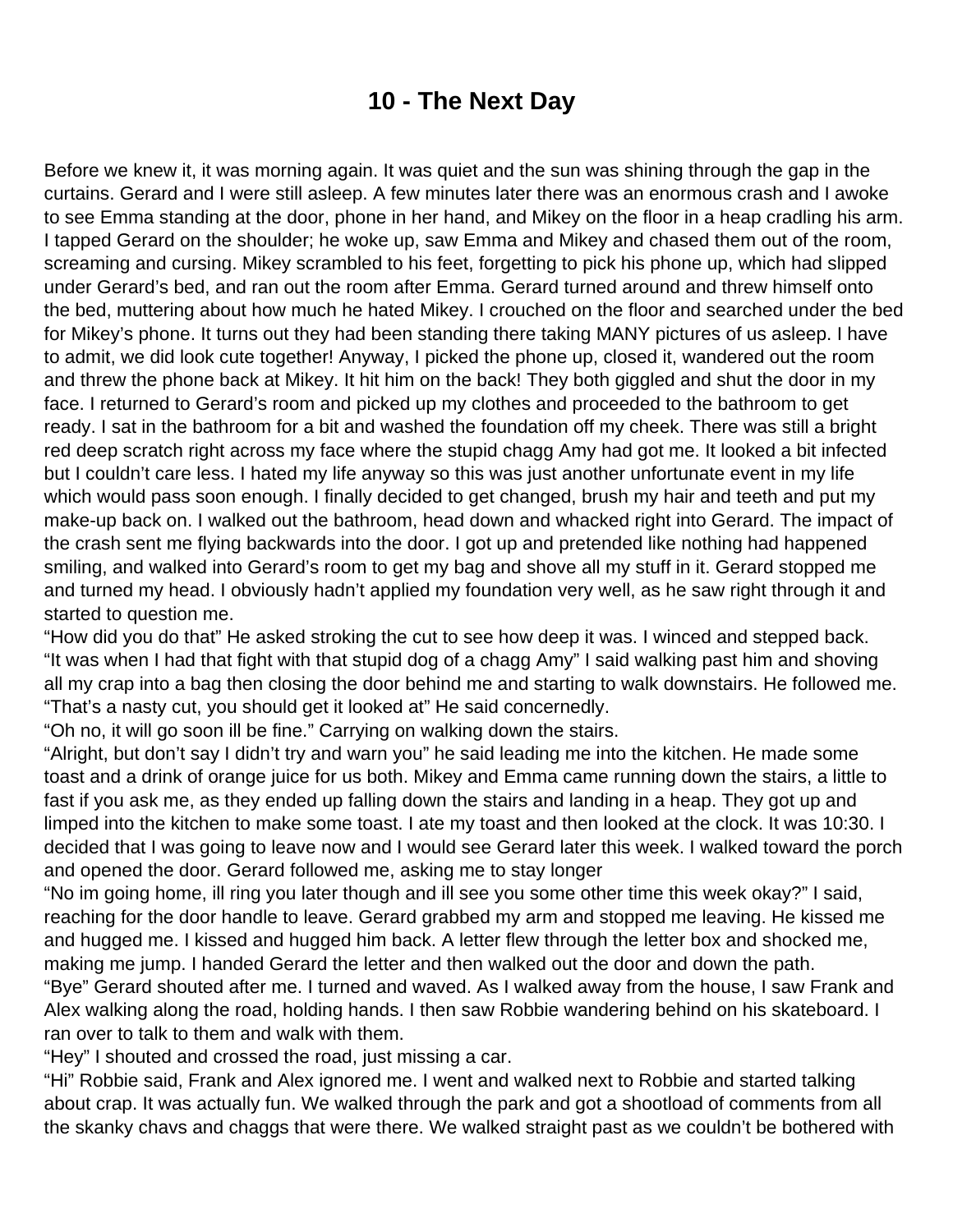an argument. As I crossed the road and turned a corner, my house came into sight. I said goodbye to Robbie and then wandering off down the road to my house. I walked in and ran straight to my room. No one was home and that was the way I liked it!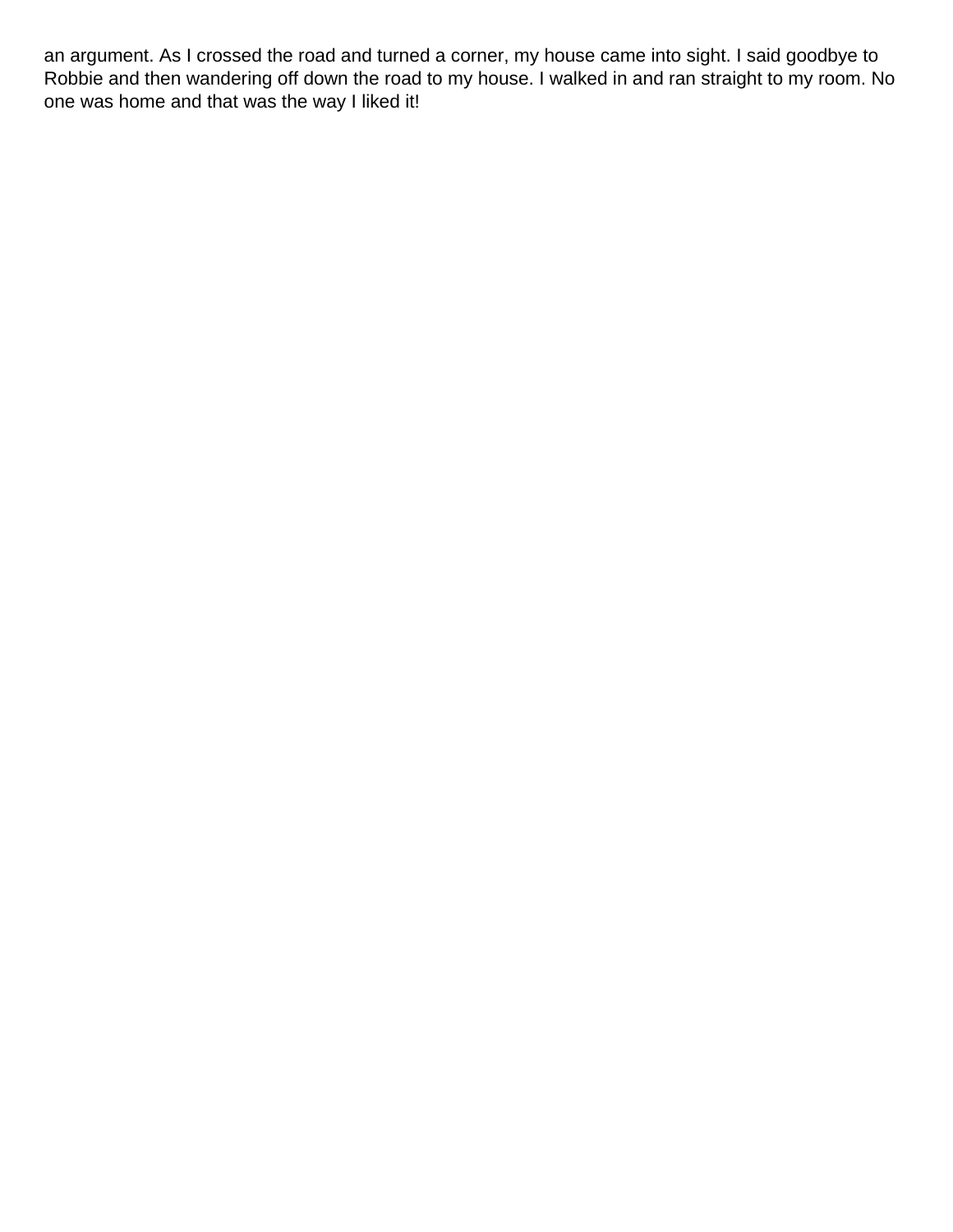## **11 - The Park**

<span id="page-16-0"></span>The first few days of the holiday were really boring I just stayed in, doing nothing at all and basically just relaxing. I was glad when it came to the middle of the week!

The beginning of this week had passed soo fast! I got up to get eat my breakfast and get ready, and saw that I had a message on my phone. I grabbed my phone and read the message while I got dressed.

'Hey, you doing anything today? Wanna go out? Text me back A.S.A.P – Gerard x x'

Once I was ready, i sat down on my bed and test Gerard back.

'No im not doing anything, Yerr ill come out, were we going? Text back - Hannah x x'

'Erm, Wanna Go Park? Text back - Gee x x'

'Sure, when we going?' Text back – Hannah x x'

'Erm… don't know whenever you want? Text Back – Gerard x x '

'Come here at about… 12 okay?' text back – Hannah x x'

'Okay, see you at 12 :P – Gee x x x'

I jumped off my bed and went to ring Emma.

"Helooooow?" Emma answered

"Eyarrr, 'Tis me Hannah" I said

"Oh hey, so what's up?"

"Nottin I was wondering if you were doing anything and if not… do you want to come out with me and Gerard?" I said gasping a little as I said that whole sentence in one breath.

"Yerr Sure… Where you going?"

"Just to the park round the corner" I replied quickly

"Oh cool so when we going?" She asked

"Come here at 12 okay? I said

"Cool, See you then Bye" She said and put the phone down.

It was 11:30 and I still had to brush my hair and teeth and feed the cats. I rushed around getting ready again and soon there was a knock at the door. I ran to the door wondering whether it was Gerard or Emma. As I opened the door, Gerard's smiley face greeted me. I opened the door and Gerard stepped into the porch.

"Go upstairs into my room, ill be there in a minute" I said, pointing to the stairs and then running into the kitchen to put my makeup on and get a drink. Gerard wandered up the stairs and into my room. He walked over to my bed and sat down. Moments later, I came running into the room with drinks, tripping over the shoes and clothes which were in a heap by the door. Gerard laughed and then took the glasses off me before I dropped them. I sat down on the bed ext to Gerard and took my drink off him. "Oh by the way I invited Emma, is that okay?" I said looking at gee

"Yerr… that works out great… coz I invited Mikey, he's meeting us at the park" Gee said taking a sip of his drink.

As Gerard said that, the doorbell rang. I grabbed my jacket, finished my drink, grabbed hold of Gerard's hand and walked downstairs. We walked to the door and stepped outside.

"So… lets goo!" I said, still holding Gerard's hand and walking backwards down the path. Emma ran and caught up with us, tripping over a rock on the ground. We walked around the corner together and down a little alley way and round a corner until we saw Mikey sitting on the wall outside the park. Emma ran ahead across the road to where Mikey was. Mikey saw Emma coming and jumped down off the wall, ready to hug Emma. Me and Gee ran along after her and walked through the gate into the park. Mikey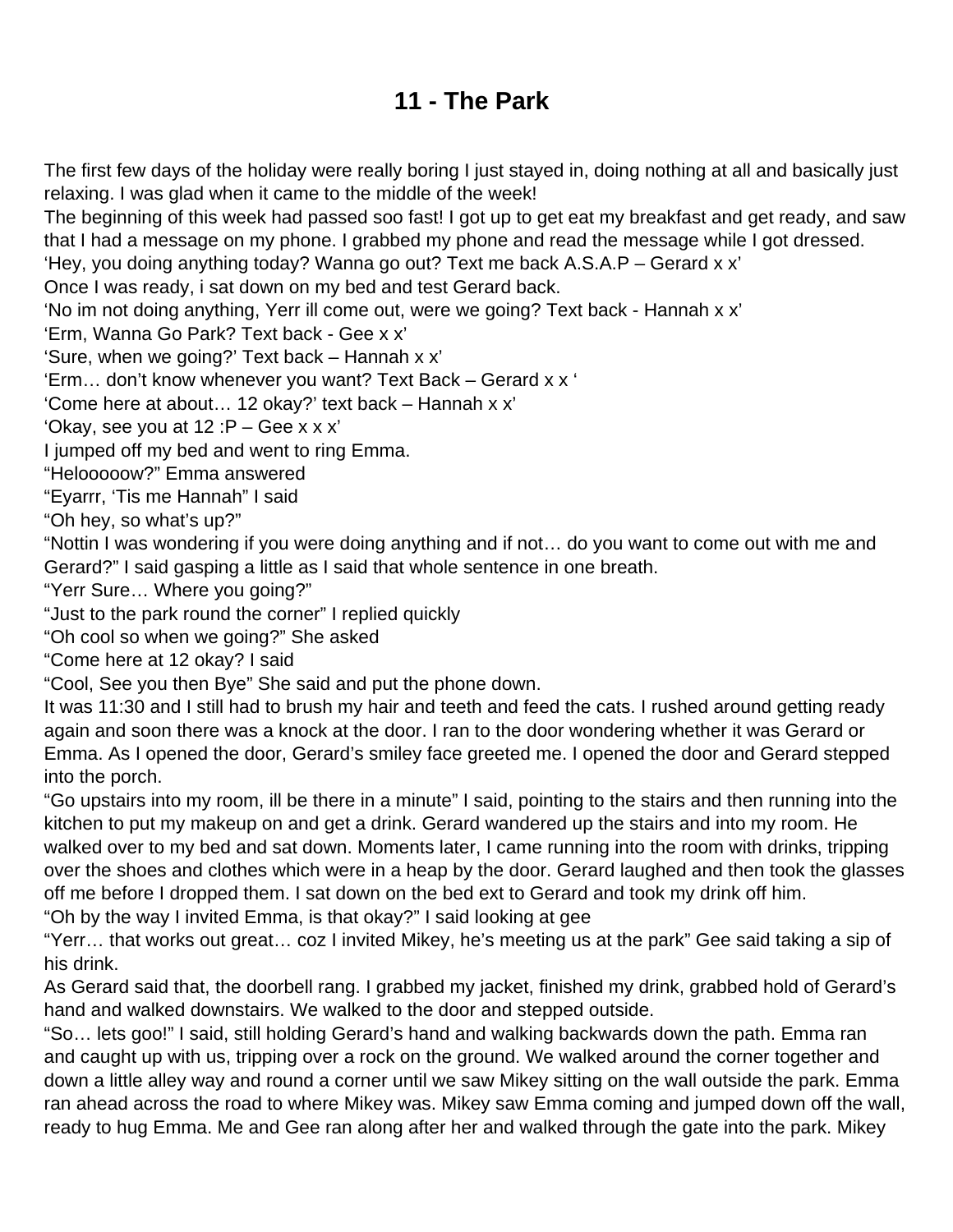and Emma followed us and we all raced each other to the swings. I don't know why we raced each other seeing as there are 4 swings and 4 of us! Anyway, as we sat down on the swings, Gee spotted a group of people near the tennis court thing down the other end of the park. In the group, he saw some one that looked like Robbie.

"ROBBIE!" Gerard screamed at the top of his voice. Someone turned around, saw us and waved. It was Robbie. He ran over to us, turning back and telling the others to come over as well, so they did. We all joined together as one big group now. There was Me, Gerard, Emma, Mikey, Robbie, Alex, Frank, Kelly, Ray and Bob. We all sat around and chatted for a while. We soon ran out of good things to talk about, so we looked for a bottle so we could play spin the bottle. Unfortunately, we could find a bottle, but we found a stick, so we played spin the stick instead! We kept getting confused at which end was the pointer, so Emma grabbed a rock and started to sharpen one end of the stick.

When the stick was sharpened, we placed it back on the ground and resumed the game. We hadn't got far into the game before a group of chaggs came and destroyed our game, being their usual stuck up doges of themselves.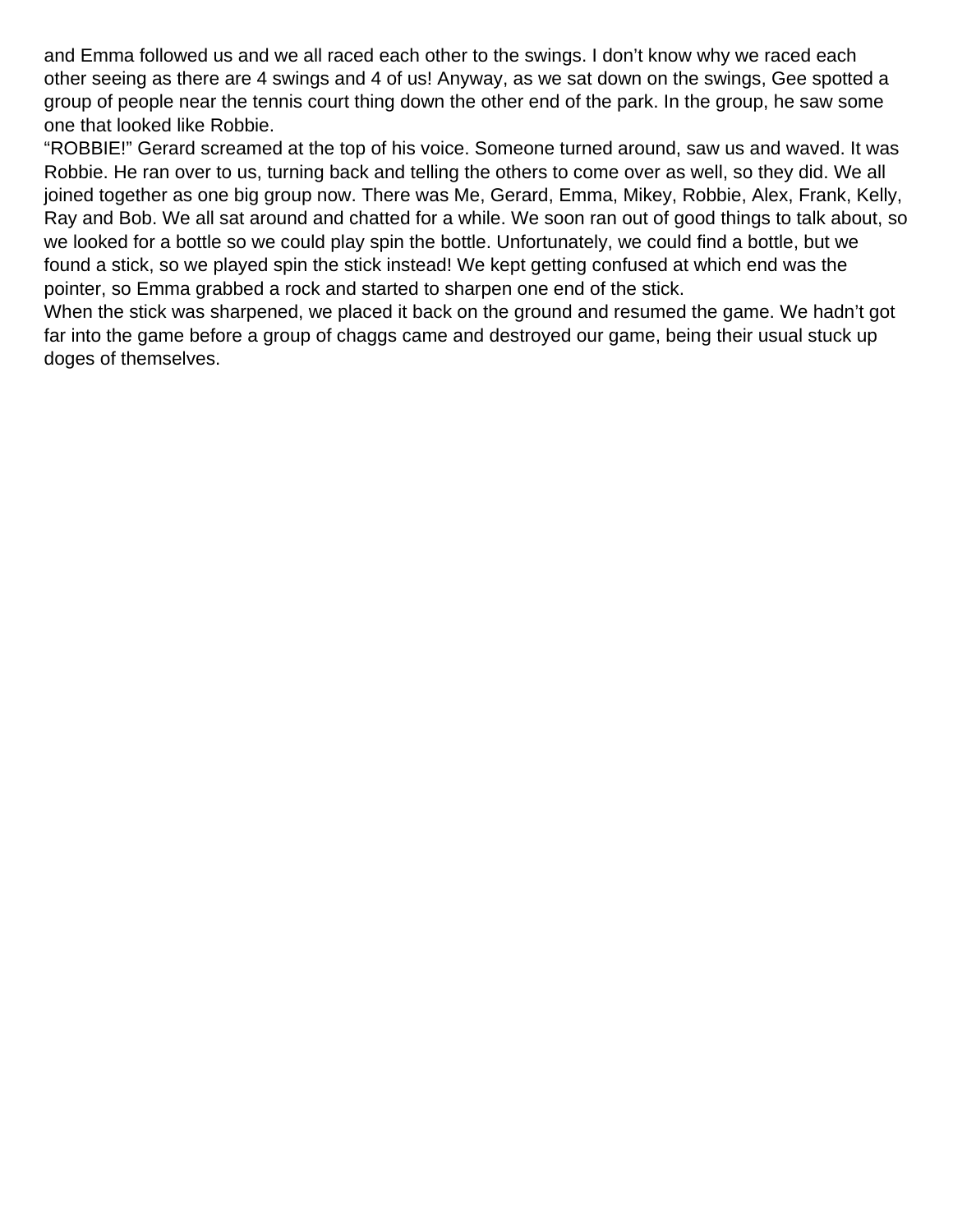#### **12 - FIGHT!**

<span id="page-18-0"></span>"So… what are all you gimps doing here?" They asked, standing in the middle of the circle so as we couldn't play anymore.

"frack OFF NOW" Frank got up and pushed them out of the way. They all turned to face each other, whispering about us and then walked off toward another group. We continued playing the game. It had already landed on Emma quite a few times, and every time she kissed another lad in the group, Mikey closed his eyes. Emma didn't seem too happy about kissing any other lad than Mikey, but couldn't turn down the power of the stick, so she did it anyway. We spun the stick again and this time it landed on Alex. We spun it again and it landed on Ray. Alex and Ray hadn't spoken to each other much in the group and so they didn't know each other very well. We all discussed what Alex and Ray could do and we decided to be nice and say that they could just kiss.

Alex walked towards Ray who looked embarrassed. Alex quickly kissed Ray on the lips and then ran back to where she was sitting very quickly, wiping her mouth on the back of her hand, hoping no one has seen. We spun the stick again and it landed on Emma and Mikey. They both smiled and awaited their next challenge. Emma and Mikey had already hugged and kissed a number of times and seeing as they were going out anyway, we decided to be a bit meaner. Emma walked towards Mikey and sat next to him, smiling. We all discussed what they could do and then we decided. Emma and Mikey had to meet. Emma and Mikey both turned pink and then looked at each other. Mikey moved towards Emma and kissed her. Emma kissed Mikey back and before long there was some tongue action. They carried on kissing for quite a while until Robbie threw a rock at Emma's head. She jumped back in shock and then picked up a bigger rock and threw it back. They both laughed and then we all had a rock fight: P. We soon ran out of rocks and went in search around the park for more rocks. We were all separated, grabbing fistfuls of rocks and shoving them in our jacket pockets. Alex Me and Emma were wandering around down by the woods talking and picking up crap to throw at people. We heard a scream and thump as someone fell to the ground. We called the others over and we all ventured into the woods to find out what was going on. It was then that we saw the same chaggs who had come and wrecked out peace beating up an innocent person. We all ran over and screamed at the chaggs. They turned around to face us and then screamed some abuse back at us. Ray and Bob went over to the girl who was lying on the floor, Cut through her eyes and bruises and blood all over her face and body. They helped her up and then dragged her away from the chaggs. Meanwhile there was still an argument going on between the chaggs and us. They started to insult us and then the leader of the group jumped towards us, pocket knife in her hand. She aimed the knife at Emma's face; But Mikey got there faster and knocked the knife out of her hand. She turned towards Mikey, who coward away. Emma punched her straight in the face, an instant trickle of blood running from her nose. She lunged for Emma and dived on top of her, knocking her to the ground. The chagg started punching and slapping Emma violently. Her hand met Emma's throat and she attempted to strangle Emma. Emma slapped the dog hard across the face and then bit the hand which was closing tightly around Emma's throat, making her lose breath rapidly. The girl screamed and then rolled over, hand on her cheek. Emma kicked her and then wrestled her to the ground pinning her down. Meanwhile, the rest of us were cheering Emma on and looking for Bob and Ray who were rescuing the girl. The chagg tried to break free from Emma's grip but Emma would let go, she was too angry. She pinned her down and then punched her again in the stomach. The girl screamed and then Emma made her swear she wouldn't say anything to us again. The chagg agreed and so Emma jumped up, blood running from cuts and bashes she had received from the chagg. The chagg lay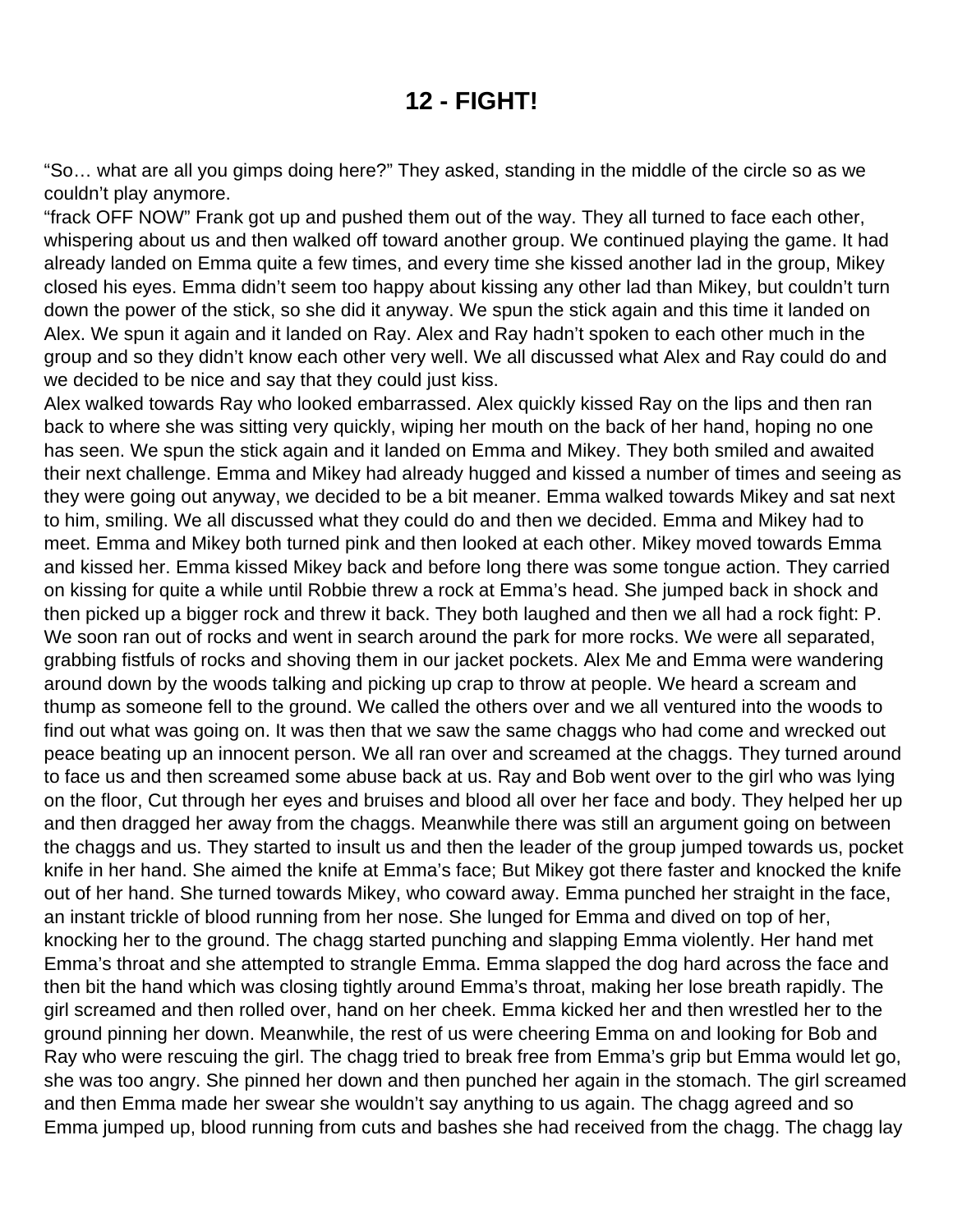on the floor, sobbing, unable to move from the pain. We all ran over and hugged Emma. She smiled at us all and hugged us back. She couldn't speak because she was finding it difficult to breath. With a sudden thud, Emma fell the floor, holding her chest and gasping for air. Mikey ran over and held Emma in his arms. Emma tried to explain what was wrong, but failed because of lack of oxygen in her lungs. She made the actions on an inhaler and Gerard ran over to his bag and pulled an inhaler out of his bag. He sprinted back towards the group and threw the inhaler to Mikey, who caught it and passed it to Emma. She opened the inhaler and put it to her mouth. Everybody watched her and crossed their fingers that she would be okay. Finally, Emma put the inhaler down and lay down on the floor. "Emma, are you alright now?" Mikey asked worriedly, kneeling beside her.

"Yerr... Im just resting" She said, closing her eyes and breathing deeply. Mikey stood up and came over to join us. He ran over to Gerard and hugged him. Mikey was crying from shock even though Emma was still alright and breathing. Emma slowly sat up and then attempted to get up. She was weak but gaining strength rapidly. Alex and I ran over to help her up. She got up but stumbled as she walked towards were we were all stood.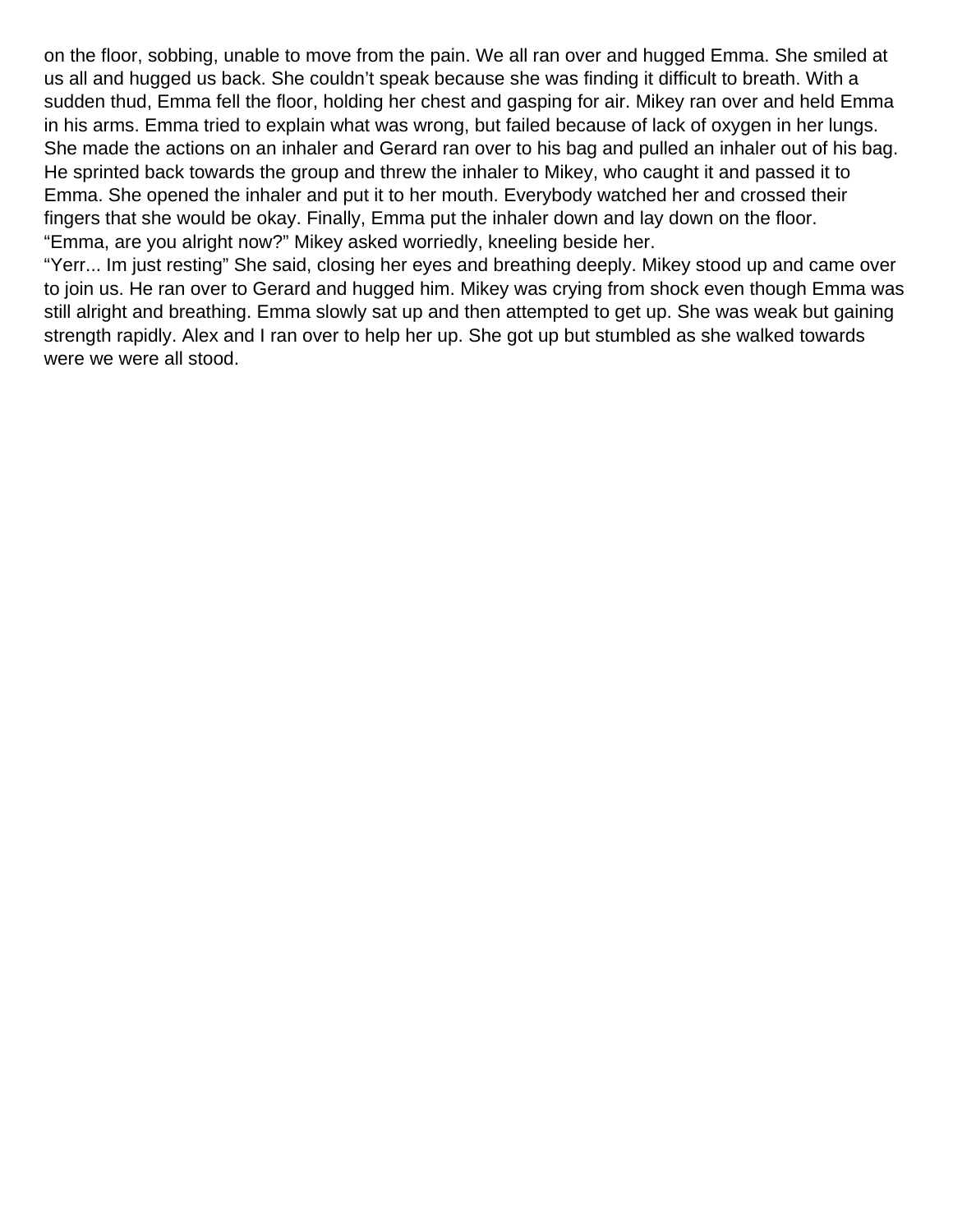## **13 - Knock and Run...**

<span id="page-20-0"></span>Everybody hugged Emma and then looked at the chagg lying on the floor, still, blood dripping from her face. Emma couldn't stand for long; I think she was still in shock, so we sat down over by the swings. Everybody was here except Bob and Ray.

"Where are Bob and Ray?" Alex asked, wandering towards the woods. She saw them walking out of the woods, the girl in-between them, leaning on them. She was limping and her hair was hanging limply over her face. Blood had run down her face and onto her top. As Bob, Ray and the girl approached, Alex and Frank took the girl from Bob and Ray and sat her down next to them.

"What's your name?" Alex asked, moving the hair from her face

"C-Corinn" She stuttered shyly

"Why were they beating you up Corinn?" Frank asked

"Because im different…Im quiet and im an outcast" She said lifting her head and looking around at everyone.

"Well you'll fit in perfectly here" I Said, Smiling at her.

"So… What do we all want to do?" Emma asked, looking a bit bored. It went silent. Eventually someone replied

"Don't know" Robbie said, moving side to side on his skateboard.

"Well…This is fun." Frank said sarcastically.

"I KNOW, I KNOW WHAT WE CAN DOO!" Lozza screamed

"WE CAN PLAY KNOCK N RUN!" Lozza screamed before anyone had had a chance to speak. "Okay, sounds good to me!" Kelly said, nodding. Everybody agreed and so we all stood up and ran across the road to the block of houses. Corinn had gotten over the shock and decided to join in with us. We ran to the first house, Knocked on the door and then legged it down the road and round the corner. Someone came to the door, looked around, and then walked back indoors looking confused. Her face was a picture! We ran around again, looking for more interesting houses to go and annoy. Most of the houses we knocked at were boring as nobody was in to answer the door. We ran down the road and turned left. We all stopped and looked ahead. We had found the perfect house to go and knock at. The house we were staring at was an old house, a very old house in which a very old grumpy person lived there. He was a psycho and could be very scary at times! We all crept up to the gate, opened it and ran and knocked on the door. We waited there for a few seconds. We heard footsteps coming to the door so we sprinted down the path and jumped over the gate. We legged it down the road and hid behind a bush near the park. The old man came to the door and looked around. He saw Corinn sprint round the corner and duck behind a bush.

"YOU PESKY KIDS, ILL GET YOU SOMEDAY!" he bellowed after us, waving his clenched fist in the air. He shuffled backwards into his house, still glaring at us, shut the door and bolted it. We were all laughing hysterically at his reaction. We knew it was mean to go and pick on him again but hey… were kids… we live to annoy! ;) Anyway we all ran off down the lane until we came to frank's house. He ran up to the door and banged himself into it. It didn't open. He walked up to the door, lifted the handle and pressed himself against the door, trying to ease it open. In the end it opened and frank flew threw the door and head butted the wall. He turned around and brought everyone in. We all trudged through the house, waiting to be told were to go. He led us up the stairs and told us to move back while he brought a ladder down from the loft. He walked up and asked us to follow him. We followed him, expecting to see a loft filled with junk, but were met by the sight of a spotlessly clean and tidy bedroom. He opened the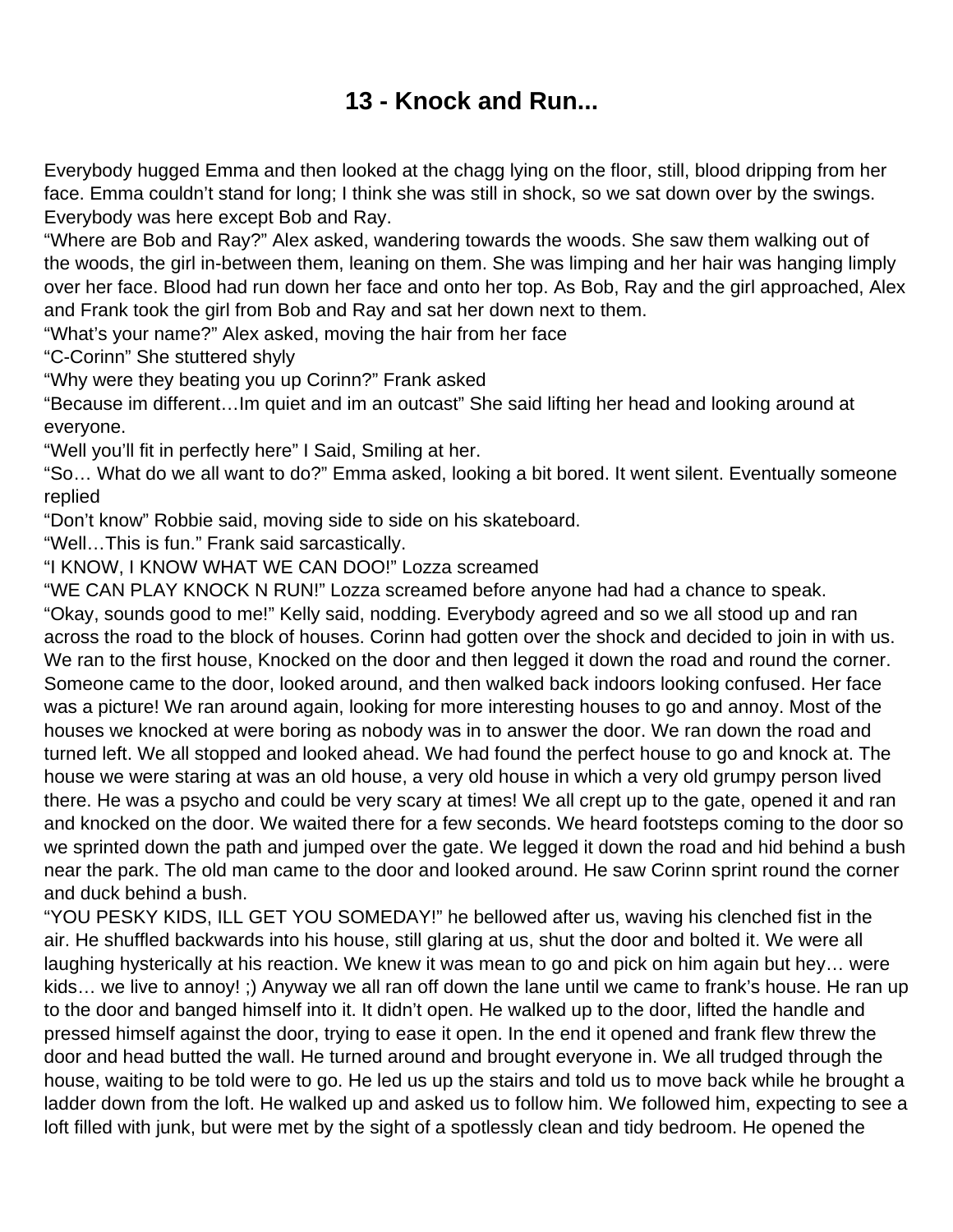window and climbed out to go and sit on the roof.

"Come out here" he shouted at us, as we looked around, confused at where he had got to. We all climbed out the window and onto the roof, one by one, careful that we didn't slip and fall to our death. There wasn't much room on the roof, but we managed to all sit around. We sat and talked for a bit and then we played seven minutes in heaven. So, because my friends are so nice, me and Gerard ended up being first. They stuck us in the wardrobe, which was very small. They locked the door and began counting seven minutes.

"Well this is cosy!" Gerard said, putting his hands on my waist

"Yerr "I said, staring into his eyes and putting my hands around his neck. This was a weird moment, but I liked it! We stood there, looking at each other and it felt like hours had gone by but really it was like 3 minutes. Gee lent over and full on kissed me, I full on kissed him back. Suddenly, the door opened and everybody looked at us. I smiled and then walked out of the wardrobe, Gerard following me. He sat down on the roof again in between Robbie and Alex. He pulled me down and I sat on his knee. Next it was Mikey and Emma's turn. Even though it was a very small wardrobe, they still seemed to find room to move about a lot and laugh a lot. The seven minutes seemed to last forever and by the time they came out, Emma's hair was all messed up and they both looked very hot and flustered! There were no more already made couples left, so we had to put people together. We chose Robbie and Kelly!They both looked at us like, 'WTF!!' We all laughed as they refused to be put in a tiny wardrobe together. In the end we pushed them in the wardrobe. They both stood there, looking at each other like 'Well…' Kelly started talking to Robbie about something she'd seen on TV. He stood there looking interested and then they both started laughing hysterically. They started having a big conversation about flamingo's and guitars, and any shoot that came into thier heads. By the time we opened they both fell out of the wardrobe and onto the floor, still In hysterics. After a while the game started to drag on, "Can we go the park?" Came Emma's voice, "I'm bored",

"Yeah this is getting a bit boring" Gerard said, most people agreed, so we set off for the park, passing a group of chagg's on the way, they started firing insults at us, Gerard and Frank started firing them back in the end they chased the group it was only girls anyway, the bad part was they went into the park too.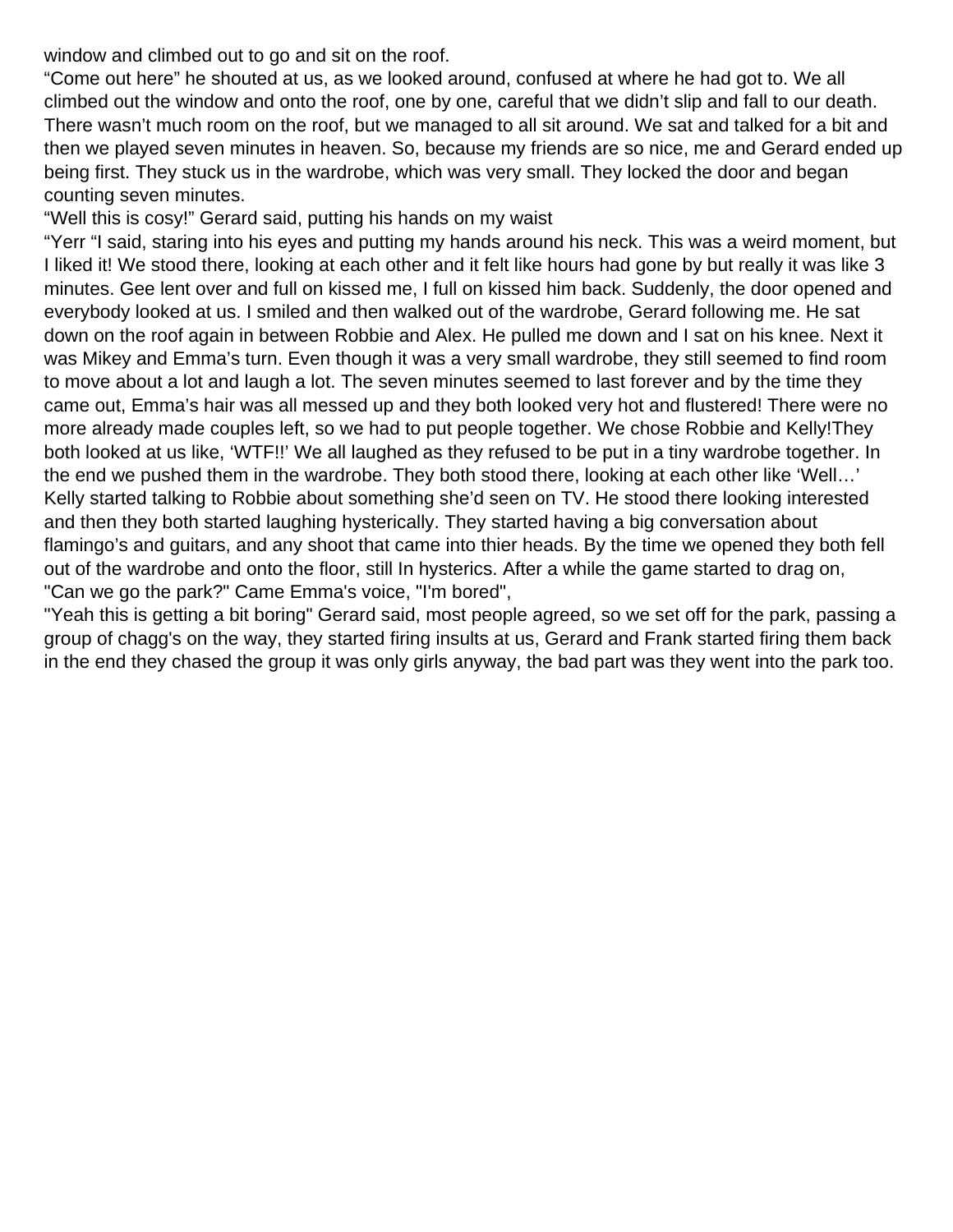# **14 - TRAGEDY!!**

<span id="page-22-0"></span>We ran across the road and went to chillax in the park, regardless of the chaggs, and attempted to stop ourselves from laughing so much. We all entered the park in one big group unaware of anyone or anything around us. As we walked toward the swings, we all smacked right into another group who were standing there looking at us.

"Sorry" Kelly began, but when she saw who it was, she stopped apologizing and glared at them. "What are you doing in OUR Park" They said in unison

"This is EVERYBODY'S park and we have a right to be in it dumbfrack" Lozza said confidently. "Why don't you all go and find another park, we don't LIKE emo's here

"Why don't you go and find another park where all the chaggs get together and leave us here sluts! "Hmmm… No!" A girl at the back said. They all smiled.

"Well were not moving, were always here and that's were we're gonna stay!" Kelly Said. I must admit, we were all smiling because we were enjoying arguing with the chaggs! This was fun!

"Well, you're not staying here anymore" They said. Lozza rolled her eyes and looked at Mikey. He looked at Lozza and then rolled his eyes too. Lozza and Mikey smirked and then looked around at everyone else.

"What's funny?" They asked, walking towards Lozza. She was looking at Robbie, who was standing next to her. They came over and pushed Lozza down. She fell onto the floor unexpectedly.

"OH MY frackIN GOD WILL YOU JUST LEAVE US ALONE AND STOP PUSHING US AROUND" Robbie screamed pushing them all over. They all fell to the floor dramatically, being their usual dramatic selves. He turned around and smiled at us. We started walking out of the park again but hadn't got very far before they sprang back up and chased us to the edge of the park. We all stopped as we got close to the road.

"No Little Emo Is Going To Tell Us What To Do!" The leader of the chagg group said walking forward towards Robbie, resulting in Robbie walking backwards to the edge of the road. He stumbled as this foot slid off the kerb and onto the road, but saved himself just in time. We all stood there, watching what was going on but not knowing what to do to help.

"We got that clear now?" She whispered her face in his face.

Robbie slapped her across the face and stamped on her foot hard.

"LITTLE TWAT" she screamed, face red, half from the slap, half from anger. He turned to try and run but she pushed him out and into the road. He stumbled backwards and fell onto the floor in the middle of the road. He fell onto his arm and I think he'd broken it. He attempted to get up. There was a car coming at full speed along the road. "ROBBIEEE!" I screeched at the top of my voice pointing towards the oncoming car. He got up and turned around, he saw the car lights and then went flying forward, landing on his back in the road, eyes closed, blood running from his mouth. He had cuts all over him and what looked like a rib sticking out.

"ROBBIE" We screamed and ran over to where he was lying. He wasn't breathing and the blood was running from all the cuts on his arms. His shirt was ripped and his shoe was missing. Everybody ran over and helped move him from the middle of the road to the side of the pavement. As the car drove away, Kelly looked at the driver in the car. Her mouth dropped open when she realized who it was. She ran over and jumped onto us all, tapping us on the shoulders and hoping up and down. "What!" Bob turned around, facing Kelly.

"The driver, the driver!" she shouted pointing behind her.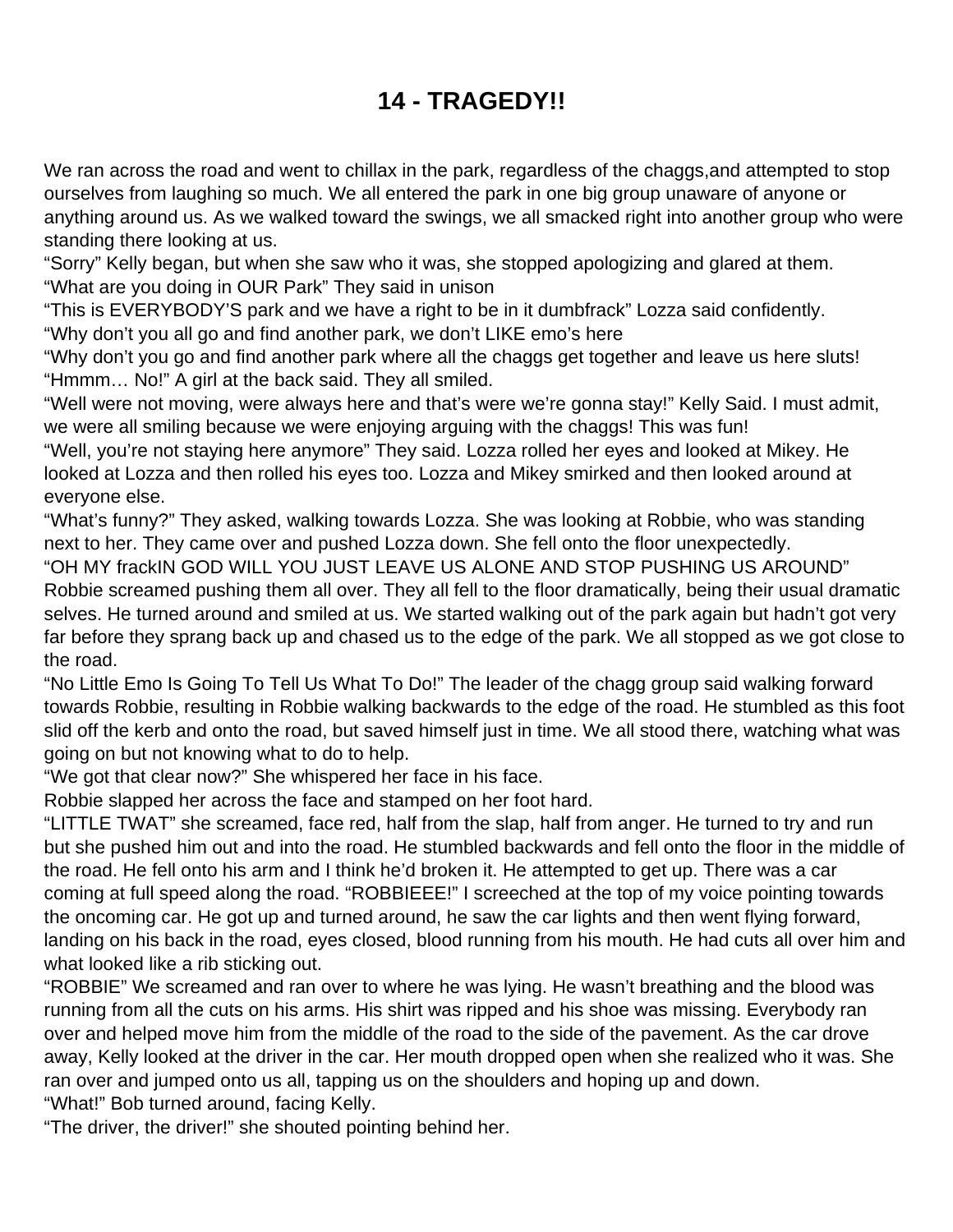"What about him?" Bob asked a frown on his face.

"It was the old man, the old man that lives over there". She pointed to the big house where the psycho man lived. We all turned and saw a car reverse into his drive. He got out and smiled at us, a devious, wicked smile. We glared and then Alex ran in the direction of his house, stones in her pocket from before. Frank grabbed her and shook his head at her. She put up a bit of a fight but in the end gave up and joined us again. We didn't know what to do now. We stood around Robbie's body and just stared at each other. Nobody had any ideas. In the end, half of us stayed with Robbie the other half went and found his mum to tell her what had happened. While all this was happening, the chaggs were running away. Amy was there. She turned around and screamed at me

"I TOLD YOU WE'ED GET YOU BACK!!" a wicked, sick smile on her face. That was it, she was going down. I threw my bag on the floor and chased her down the road. She laughed and began to run again. By this time all her followers had already ran off, scared shootless. i wasnt far behind her now, i was gaining speed rapidly and gradually getting closer. Suddenly, Amy was on the floor. She had stepped on her shoelace and fell. I sprinted and jumped n her. She screamed in pain as i beat the shoot out of her. This was hurting my hand soo much, but i had lost all control of my actions and emotions.